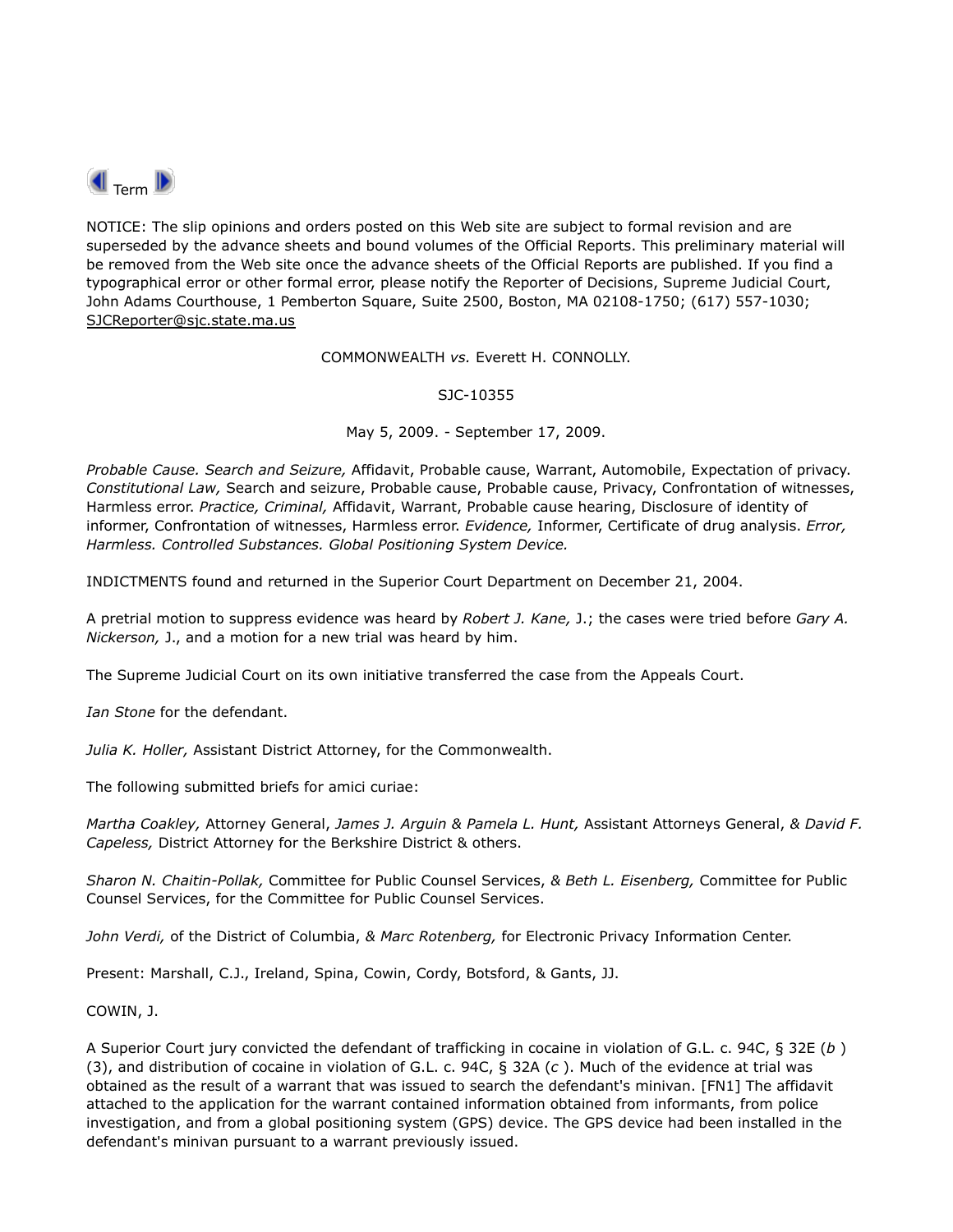On appeal, [FN3] the defendant claims that the judge erred in denying his motion to suppress evidence found in his minivan because the affidavit supporting the application for a warrant to search that vehicle did not contain evidence that would support a finding of probable cause. He argues further that he should receive a new trial because a warrant is required for the use of a GPS device, and, while a warrant in fact issued in this case, the police obtained data from the GPS device after the warrant had expired, thereafter using that data to obtain the other search warrant as well as to locate his minivan in order to stop and search it. In addition to his arguments with respect to the search warrant, the defendant maintains that two defects in the trial proceedings (the failure to disclose the identity of a confidential informant and a witness's comment on the defendant's invocation of his right to remain silent) require a new trial. He asserts that his counsel's allegedly inadequate responses to these trial errors also require a new trial. Finally, the defendant claims that his right to confrontation was denied by the introduction at trial of the certificate of analysis of a chemist whom he had no opportunity to cross-examine. See *Melendez*-*Diaz v. Massachusetts,* 129 S.Ct. 2527 (2009). [FN4]

We conclude that there was probable cause to issue the search warrant for the minivan; the use of a GPS tracking device requires a warrant for purposes of art. 14 of the Massachusetts Declaration of Rights; the installation and use of the GPS tracking device in this case was a seizure; and the GPS tracking warrant had not expired. We determine further that any deficiencies at trial were adequately cured by the judge's instructions; thus, there was no ineffective assistance of counsel. We conclude that any denial of the right to confrontation was harmless beyond a reasonable doubt. Accordingly, we affirm the convictions and the denial of the motion for a new trial.

1. *Background.* a. *Facts and procedural history.* We summarize the facts that the jury could have found from the evidence at trial, supplemented by undisputed facts in the record, and reserve some details for later discussion. State and local police investigated the defendant, a suspected drug dealer, for more than a year. The investigation included surveillance of the defendant, controlled drug purchases by multiple confidential informants, and observation by police officers of the defendant engaged in numerous apparent narcotics transactions using his minivan. Toward the end of the surveillance period, on August 24 and 25, 2004, Officer Jennifer Margeson, a reserve officer with the Orleans police department, working as an undercover officer with the Cape and Islands drug task force, made additional controlled purchases of "crack" cocaine from the defendant. Based on the lengthy investigation, a State police trooper submitted a search warrant application to place a GPS monitoring device on the defendant's minivan for fifteen days. The warrant was issued on August 30, 2004, and on September 7, 2004, an "addendum" was filed with the court stating that the GPS device had been installed in the defendant's minivan on August 31, 2004, monitoring was ongoing, and a "full" return would be made by the end of the fifteen-day period. [FN5] Such a return was made on September 14, 2004, within the fifteen-day period.

On September 8, 2004, police also obtained an arrest warrant for the defendant and a search warrant to search his minivan and its occupants. Information obtained from the GPS device was included in the affidavit for the search warrant. On September 9, 2004, with the use of data obtained from the GPS device, a State trooper observed the defendant driving the minivan on Route 6 on Cape Cod, arrested him, and drove his minivan to the Harwich police station, where it was searched by a drug detection canine. A large ball of crack cocaine, wrapped in electrical tape and later determined to weigh 124.31 grams, was found wedged under the dashboard. The glove compartment of the minivan contained a number of documents in the defendant's name. Police also found a substantial amount of cash in the defendant's apartment.

b. *GPS tracking devices.* According to the affidavit in support of the application for the GPS warrant,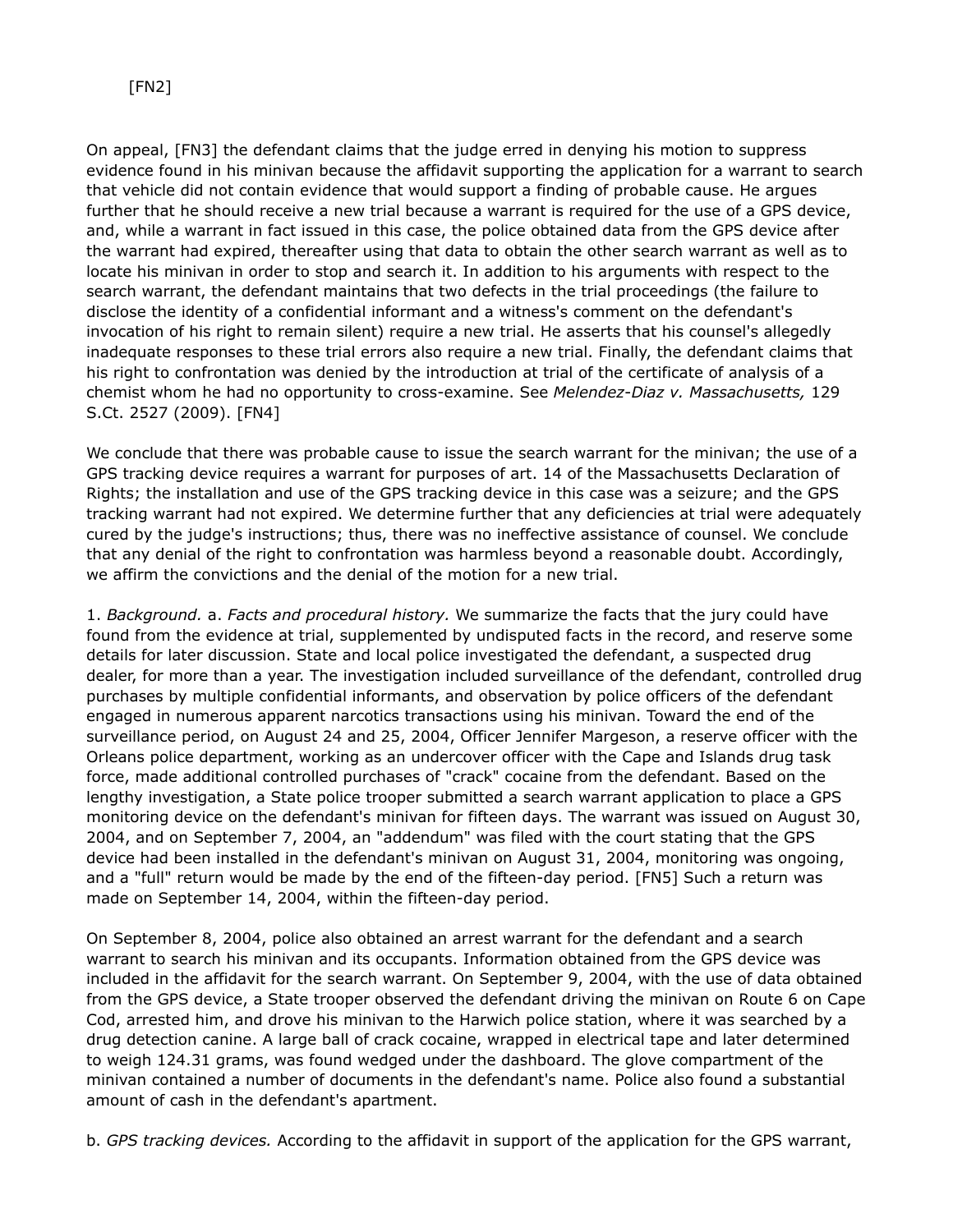a GPS tracking system allows police to monitor and record the location of a vehicle without the owner's knowledge. A GPS device is capable of operating twenty-four hours per day with no human intervention. The tracking system consists of three components: a receiver on the target vehicle which calculates the vehicle's location through the use of satellites; a cellular telephone or other technology which transmits the vehicle's position; and a computer monitoring device which receives and stores location information and uses mapping software to display the vehicle's location. Since the location data is stored in computer files, it may be kept indefinitely, and new information based on the data obtained regarding a vehicle's past locations may be generated at any time. [FN6]

GPS devices are powered by one of two methods. A GPS device containing its own internal batteries may be attached easily to the exterior of a vehicle, but the batteries in this type of device require replacement. Alternatively, as with the device at issue here, a GPS device may be installed in the engine compartment of a vehicle and attached to the vehicle's power source (battery). Although this type of device may take more than an hour to install and test, it runs on the vehicle's power, and thus can operate indefinitely without battery replacement. See *United States v. Garcia,* 474 F.3d 994, 995-996, cert. denied, 128 S.Ct. 291 (7th Cir.2007); *United States v. Berry,* 300 F.Supp.2d 366, 367-368 (D.Md.2004); *People v. Weaver,* 12 N.Y.3d 433, 436 (2009).

2. *Discussion.* a. *Motion to suppress.* (i) *Probable cause to search the minivan.* The defendant maintains that the affidavit did not provide evidence sufficient to establish probable cause for issuance of the search warrant because there was an inadequate showing that drugs would be found in his minivan. He contends alternatively that, to the extent that there was a showing of probable cause at all, it was probable cause only to believe that there would be drugs in the vehicle when the defendant was returning from a trip to his New York supplier, and the affidavit did not demonstrate that he had just returned from New York. The defendant argues further that only two confidential informants were known to be credible and reliable; the facts in the supporting affidavit were stale, because the warrant issued on September 8, 2004, while the last controlled purchases by confidential informants were made in late June, 2004, and there was no indication of any criminal activity after Margeson's (the undercover officer's) second controlled purchase on August 25, 2004; and the failure to refer in the warrant application to a specific confidential informant whose existence was not disclosed until mid-trial rendered the statements in the affidavit unreliable. We consider each of these arguments.

Review of the sufficiency of the showing to justify issuance of a search warrant "begins and ends with the four corners of the affidavit." *Commonwealth v. O'Day,* 440 Mass. 296, 297 (2004), quoting *Commonwealth v. Villella,* 39 Mass.App.Ct. 426, 428 (1995). In order to establish probable cause to issue a search warrant, the affidavit must "contain enough information for the issuing magistrate to determine that the items sought are related to the criminal activity under investigation, and that they may reasonably be expected to be located in the place to be searched." *Id.* at 300, quoting *Commonwealth v. Cefalo,* 381 Mass. 319, 328 (1980). In determining whether an affidavit justifies a finding of probable cause, the affidavit is considered as a whole and in a commonsense and realistic fashion; inferences drawn from the affidavit need only be reasonable, not required. *Commonwealth v. Kaupp,* 453 Mass. 102, 110-111 (2009).

Where the affidavit relies on information from confidential informants, it must provide "some of the underlying circumstances from which the informant concluded that the contraband was where he claimed it was (the basis of knowledge test)" and "some of the underlying circumstances from which the affiant concluded that the informant was 'credible' or his information 'reliable' (the veracity test)." [FN7] *Commonwealth v. Byfield,* 413 Mass. 426, 429 (1992), quoting *Commonwealth v. Upton,* 394 Mass. 363, 374- 375 (1985). If the information from the informant does not satisfy both requirements, "other allegations in the affidavit that corroborate the information could support a finding of probable cause." *Id.* Facts asserted in the affidavit must be closely related in time to the issuance of the warrant in order to justify a finding of probable cause; whether facts are stale or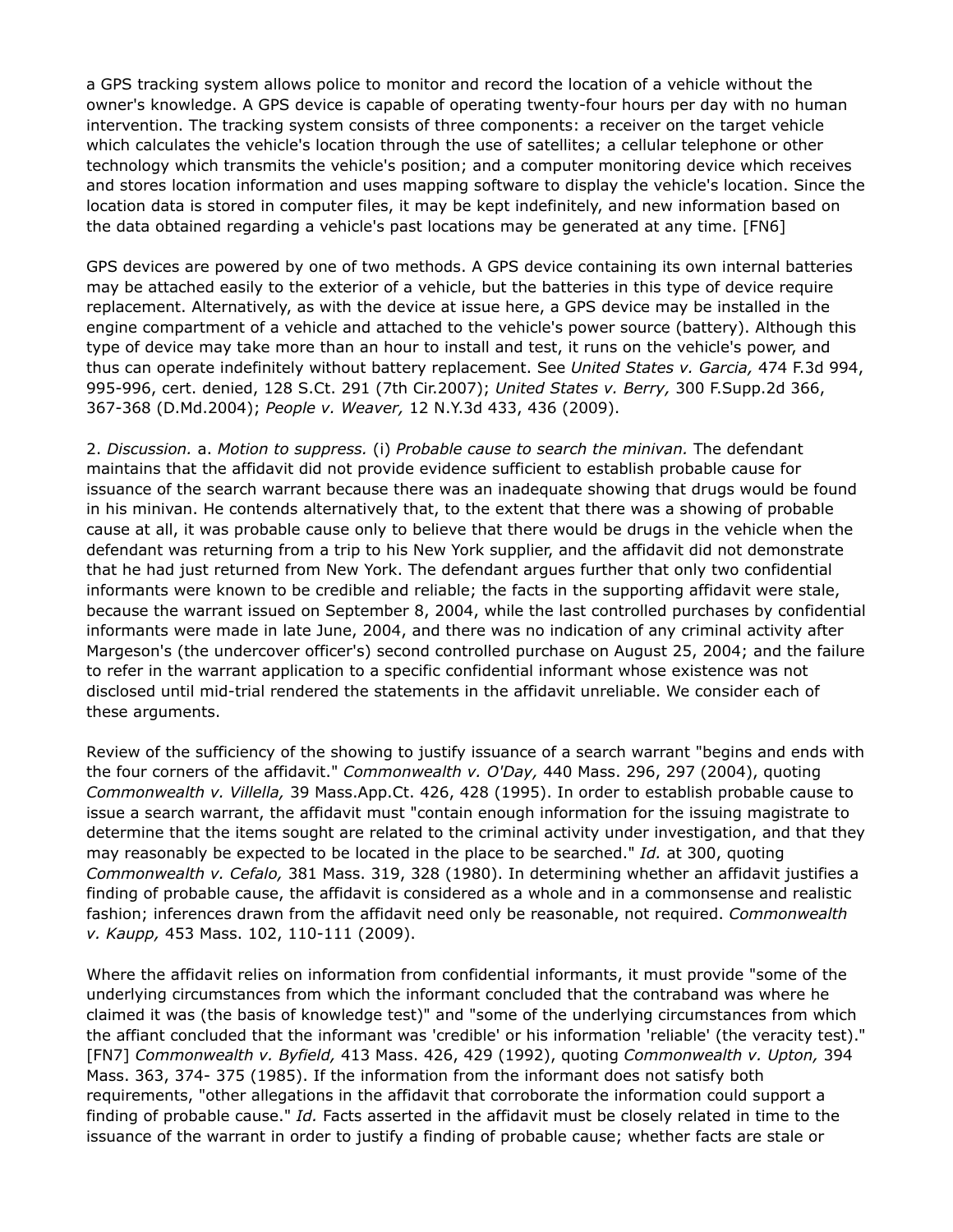timely is determined by the circumstances of each case. *Commonwealth v. Cruz,* 430 Mass. 838, 843 (2000), quoting *Sgro v. United States,* 287 U.S. 206, 210-211 (1932).

We conclude that the affidavit here contained ample evidence to support a finding of probable cause that drugs would be found in the defendant's minivan. The affidavit set forth information describing a lengthy investigation involving at least eight confidential informants who told police they had purchased cocaine from the defendant; furnished details about the defendant's drug sales in the Cape Cod area; and described controlled drug purchases from the defendant in his minivan during the investigation. See *Commonwealth v. O'Day, supra* at 298-303. Informants stated that the defendant hid cocaine under the dashboard of his minivan, in the center console, under a floor mat, and in a wheel well; one of them stated that the defendant usually hid enough cocaine on his person or in his minivan sufficient to supply customers for one "day or night." See *Commonwealth v. Matias,* 440 Mass. 787, 794 (2004). Police confirmed the informants' information by surveillance and by contact with rental car companies, hotels, the registry of motor vehicles, and authorities in New York, where the defendant had been arrested, and Jamaica, where the defendant was born and where he had been a police officer. [FN8]

Furthermore, the affidavit contained detailed information about Margeson's controlled purchases of crack cocaine from the defendant in his minivan on August 24 and 25, 2004. See *Commonwealth v. Cruz, supra* at 842 n. 2 (controlled purchase alone may establish probable cause to issue search warrant for search of location where sale was made). During one of these purchases, Margeson saw the defendant reach under the dashboard to retrieve something before handing her a second bag of cocaine. See *Commonwealth v. Staines,* 441 Mass. 521, 525-526 (2004) (probable cause to believe drugs would be in defendant's car at time anticipatory warrant was executed where six controlled purchases had taken place in car and, on one occasion when undercover officer requested additional cocaine during purchase, defendant had officer leave car, drove up street, and then returned immediately with more cocaine). Thus, the affidavit contained evidence establishing probable cause that drugs would be found in the minivan.

The defendant maintains that, even if the affidavit demonstrated probable cause, it only supported probable cause to believe that drugs would be found in the minivan on a day that the defendant had returned from New York; the police had no reason to believe he had just returned from New York when they executed the search warrant; and, therefore, there was no reason to believe that there would be drugs in the minivan on the day the search warrant was executed. The affidavit, however, provided sufficient evidence to support a finding of probable cause that drugs would be in the minivan after the defendant's return from his trip to New York on September 6, 2004.

The police had specific, detailed information from informants that the defendant went to New York periodically to purchase cocaine and that he ordinarily remained there a day or two before returning to Cape Cod. On the evening of September 6, 2004, police observed the defendant driving the minivan on a highway near the Massachusetts-Rhode Island border heading in the direction of New York. The GPS device then provided data showing the minivan traveled to an address in New York that night, arriving at approximately 10 P.M. Thus, when police applied for the warrant to search the minivan on September 8, 2004, they had probable cause to believe that the defendant had recently returned from a buying trip to New York and would have drugs in his minivan.

The defendant's assertion that the affidavit did not support a finding of probable cause because it established the credibility and reliability of only two of the confidential informants is unavailing. The defendant's failure to indicate which two informants are reliable, as opposed to those he considers unreliable, renders it impossible to address this claim effectively. Regardless, the affidavit clearly set forth information establishing that all of the informants met both prongs of the *Aguilar*-*Spinelli* test. See *Commonwealth v. O'Day, supra* at 301, citing *Spinelli v. United States,* 393 U.S. 410 (1969), and *Aguilar v. Texas,* 378 U.S. 108 (1964).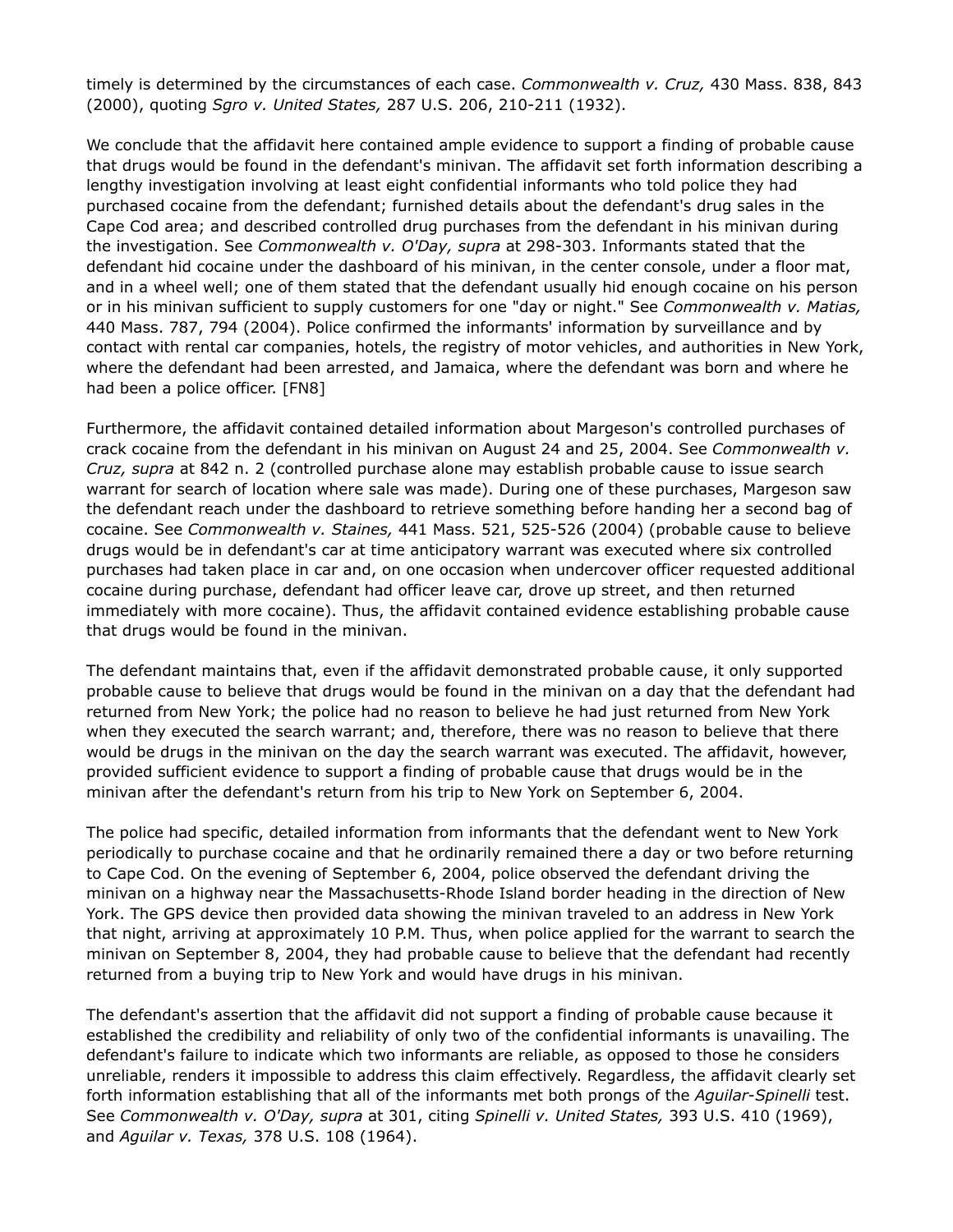The detailed information the confidential informants provided was based on personal knowledge; most stated explicitly that the defendant was known to them and that they had obtained information during conversations with the defendant. See *Commonwealth v. Allen,* 406 Mass. 575, 578 (1990) (firsthand knowledge through observation satisfies basis of knowledge prong of *Aguilar*-*Spinnelli* test). In addition, the circumstances indicated that the informants were reliable. Some of them had provided information that led to the convictions of other suspects or the seizure of a large quantity of cocaine and money obtained from narcotics sales, see *Commonwealth v. Lapine,* 410 Mass. 38, 41-42 (1991), and some stated that they were currently or had previously been employed as "runners" by the defendant. See *Commonwealth v. Parapar,* 404 Mass. 319, 322 (1989), quoting *United States v. Harris,* 403 U.S. 573, 585 (1971); *Commonwealth v. Vynorius,* 369 Mass. 17, 21 (1975), quoting *United States v. Harris, supra* ("admissions of crime ... carry their own indicia of credibility--sufficient at least to support a finding of probable cause"). Police corroborated the informants' statements through surveillance, see *Commonwealth v. Germain,* 396 Mass. 413, 418 (1985), and *Commonwealth v. Upton,* 394 Mass. 363, 375-376 (1985), and controlled purchases. See *Commonwealth v. Cruz,* 430 Mass. 838, 842 n. 2 (2000). In addition, in a number of instances, specific, detailed information from one informant was confirmed by similar statements from one or more additional informants. See *Commonwealth v. Va Meng Joe,* 425 Mass. 99, 103-105 (1997).

Contrary to the defendant's argument, the information contained in the affidavit was not stale. The defendant treats the affidavit as if the allegedly stale sales were the only evidence in the affidavit. [FN9] But the affidavit established a continuous sequence of drug transactions by the defendant over a year-long period, ending at a time that was probative at the time of the search. See *Commonwealth v. Vynorius, supra* at 25, quoting *Bastida v. Henderson,* 487 F.2d 860, 864 (5th Cir.1973) ("if an affidavit recites activity indicating protracted or continuous conduct, time is of less significance"). Indeed, the last two controlled purchases were made by Margeson at the end of August, 2004, less than two weeks before the warrant was sought. These two purchases alone were sufficient to establish probable cause to issue the warrant. See *Commonwealth v. Cruz, supra* at 843 (where six controlled purchases were made over four-week period, passage of two weeks between last purchase and issuance of warrant did not cause information to become stale). In addition, police surveillance also suggested ongoing drug activity after the last controlled purchase.

Finally, the defendant claims that the failure to mention in the warrant application an informant whose existence was not disclosed until mid-trial rendered the entire warrant application unreliable. The defendant is correct that the affidavit did not mention that, prior to Margeson's two controlled purchases described in the affidavit, she was present at an earlier controlled purchase between a confidential informant and the defendant. The absence of such information, however, did not cause the affidavit to be unreliable. The affidavit established probable cause without reference to that initial controlled purchase. The police need not provide every detail of an investigation as long as probable cause supports the issuance of the warrant and the information omitted does not negate the existence of probable cause. See *Commonwealth v. O'Day,* 440 Mass. 296, 301-304 (2004); *Commonwealth v. Watson,* 430 Mass. 725, 734-735 (2000). See also *Commonwealth v. Luce,* 34 Mass.App.Ct. 105, 110-111 (1993) (motion to suppress properly denied where information withheld but affidavit had not omitted significant exculpatory information).

(ii) *Use of the GPS device.* The defendant argues that surreptitious GPS monitoring without a warrant constitutes an unreasonable search and seizure that violates the Fourth Amendment to the United States Constitution and art. 14 of the Massachusetts Declaration of Rights. While acknowledging that a warrant for use of the GPS device was issued in this case, the defendant maintains that the police continued to obtain information from that warrant after the warrant had expired. He claims that the police then improperly used that information both to obtain a warrant to search his minivan and to locate his minivan and execute the search warrant. [FN10] During the search of his minivan, the incriminating cocaine was found.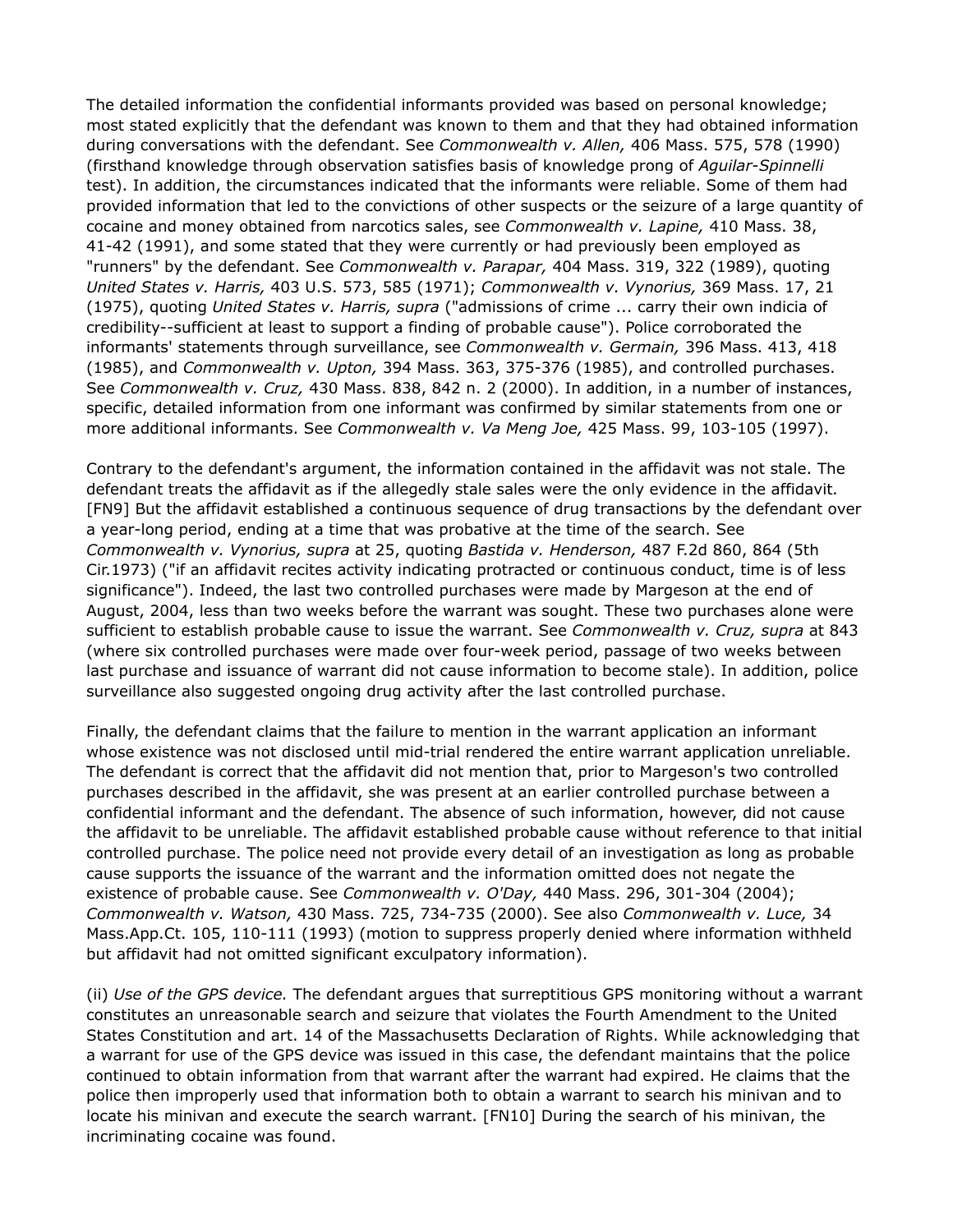In its brief, the Commonwealth never actually takes a position on the question whether a warrant is required for the installation of a GPS device. We read the Commonwealth's brief as suggesting that a warrant is not necessary, although such is not clearly stated. In any event, if use of a GPS device is either a search or a seizure, a valid warrant is required for its use. See *Commonwealth v. Balicki,* 436 Mass. 1, 8 (2002). We conclude that the installation and use of the GPS device in the circumstances of this case was a seizure requiring a warrant, and that the warrant obtained had not expired when the minivan was seized.

(1) *Electronic tracking under the Fourth Amendment.* A search implicating the Fourth Amendment occurs "when an expectation of privacy that society is prepared to consider reasonable is infringed" and a seizure of property for purposes of the Fourth Amendment occurs when "there is some meaningful interference with an individual's possessory interests in that property." *United States v. Karo,* 468 U.S. 705, 712 (1984) (*Karo* ), quoting *United States v. Jacobsen,* 466 U.S. 109, 113 (1984). Under the Fourth Amendment, there is no reasonable expectation of privacy in the publicly visible exterior of a vehicle. See *New York v. Class,* 475 U.S. 106, 112- 114 (1986) (noting that interior of vehicle, in contrast, is subject to Fourth Amendment protection). Additionally, for Fourth Amendment purposes, no privacy interest exists in the movement of a vehicle traveling on a public roadway. See *United States v. Knotts,* 460 U.S. 276, 281-283 (1983) (*Knotts* ).

Although the United States Supreme Court has decided that use of a beeper

[FN11] placed inside a vehicle to track that vehicle while it is traveling on a public road is not a search for Fourth Amendment purposes, see *Knotts, supra,* the Court has not yet determined whether installation of a GPS device on a vehicle constitutes a search under the Fourth Amendment. See *People v. Weaver,* 12 N.Y.3d 433, 445 (2009). In its decisions on beeper tracking, the Court has relied on the level of sophistication of the particular electronic device, and the physical location from which the device transmitted its signal, to determine whether use of the device interferes with a reasonable expectation of privacy and therefore constitutes a search. Where the beeper at issue emitted a local signal that officers were required to track while driving within close range of the vehicle, the Court reasoned that it merely augmented officers' physical abilities and did not provide more information than officers could have obtained by visual surveillance. *Knotts, supra* at 282. The Court indicated that other types of more sophisticated electronic surveillance might require a different result, *id.* at 283-284, and subsequently stated, in dicta, that satellite technology which replaces rather than enhances officers' physical abilities could constitute a search under the Fourth Amendment. *Dow Chem. Co.* v. *United States,* 476 U.S. 227, 238-239 (1986). In addition, the use of data obtained from beeper tracking constitutes a Fourth

Amendment search if the defendant has a protected privacy interest in the location, such as the interior of a private building, from which the beeper is signaling. See *Karo, supra* at 714-717.

Although they have concluded that a GPS device permits far more sophisticated surveillance than a beeper, see, e.g., *United States v. Berry,* 300 F.Supp.2d 366, 368 (D.Md.2004), and that GPS devices replace rather than enhance officers' physical abilities, see, e.g., *United States v. Garcia,* 474 F.3d 994, 998 (7th Cir.2007), the few Federal courts to have considered the question of GPS monitoring have generally extended the reasoning in *Knotts* and *Karo* to the use of GPS devices. See *United States v. McIver,* 186 F.3d 1119, 1126-1127 (9th Cir.1999), cert. denied, 528 U.S. 1117 (2000) (installation of GPS device on undercarriage of vehicle in driveway not search where driveway not within curtilage); *United States v. Williams,* F.Supp.2d (W.D.Ky.2009) (no search where GPS device was installed on exterior of vehicle and vehicle was tracked only on public roads, but outcome might have been "entirely different" if device had been installed or monitored while vehicle was located on private property); *United States v. Jones,* 451 F.Supp.2d 71, 88 (D.D.C.2006) (tracking GPS device on public roadway not search, but GPS data received while vehicle parked in garage is obtained as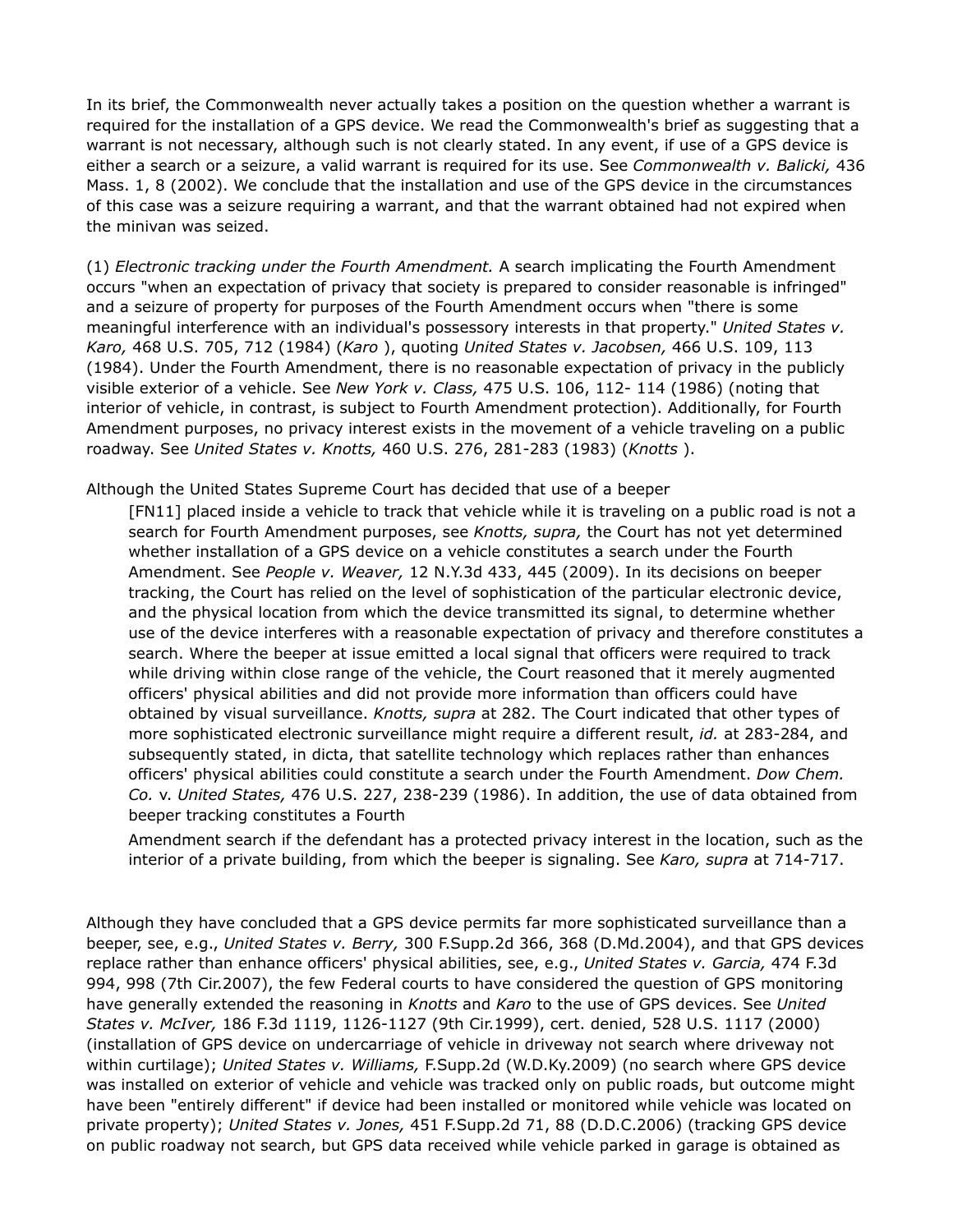result of search); *United States v. Moran,* 349 F.Supp.2d 425, 467 (N.D.N.Y.2005) (tracking GPS device on highway not search where officers could have conducted surveillance by following vehicle on public road). Similarly, a few State courts have concluded that use of a GPS device on a public way is not a search under the Fourth Amendment. See, e.g., *Stone v. State,* 178 Md.App. 428, 446-450 (2008); *State v. Sveum,* 769 N.W.2d 53, 59 (Wis.Ct.App.2009). At least one Federal court declined to decide whether the use of a GPS device constitutes a search or a seizure under the Fourth Amendment, but upheld the use where there was a court order permitting installation of the device and probable cause had been shown. See *United States v. Berry, supra* at 368.

Courts have not generally considered explicitly the question whether use of an electronic tracking device constitutes a seizure under the Fourth Amendment. See *United States v. Garcia, supra* at 996 (not deciding question of seizure with battery powered device because device did not "affect the car's driving qualities, draw power from the car's engine or battery," or occupy space that "might otherwise have been occupied by passengers or packages"). In *Knotts,* some members of the United States Supreme Court observed that consideration of the seizure issue would have been desirable, but that the defendant did not raise the issue. [FN12] See *Knotts, supra* at 285-287 (Brennan, J., concurring in the judgment). The dissent in *Karo* made a similar observation. See *Karo, supra* at 729-734 & n. 1 (Stevens, J., concurring in part and dissenting in part) (stating that tracking of beeper constituted seizure of truck).

(2) *Other State Constitutions.* A few State courts have concluded that, whatever the extent of Fourth Amendment protection, installation of a sophisticated electronic tracking device on a vehicle constitutes a search requiring a warrant under their State Constitutions. See *People v. Weaver,* 12 N.Y.3d 433, 445 (2009); *State v. Campbell,* 306 Or. 157, 172-173 (1988). See also *State v. Jackson,* 150 Wash.2d 251, 264 (2003) (raising issue under State Constitution only). These courts have rejected the Fourth Amendment emphasis on the location of the vehicle when the device transmits its signal and have focused instead on the privacy interest in being free from electronic surveillance, see *Olmstead v. United States,* 277 U.S. 438, 478 (1928) (Brandeis, J., dissenting), and the extent to which secret electronic surveillance by government interferes with that interest. See, e.g., *State v. Campbell, supra* at 169-172; *State v. Jackson, supra* at 263-264. Courts have noted also that, despite the increasing use of sophisticated technological devices, there has not been a corresponding societal expectation that government authorities will use such devices to track private citizens, and have emphasized that, if no warrant is required, any individual could be tracked indefinitely without suspicion of any crime. See *People v. Weaver, supra* at 442-443; *State v. Jackson, supra* at 263-264.

While no State court has explicitly addressed the question whether use of a GPS tracking device constitutes a seizure, the Washington court concluded, without further distinguishing the two subjects, that installation and use of a GPS device was both a search and a seizure. See *State v. Jackson, supra* at 263- 264. Relying on *State v. Campbell, supra* at 164, 167, 169-170, that court observed that Washington's constitutional protection against "warrantless searches and seizures," like Oregon's, "focuses on the right to privacy, which is not defined by technological advances." *Id.* at 263. See *State v. Campbell, supra* at 164, 167-172.

(3) *GPS device under art. 14.* We resolve the defendant's claims based only on the protection afforded by art. 14 of the Massachusetts Declaration of Rights, which, in the area of motor vehicles, provides protection at least equal to, and at times greater than, that provided by the Fourth Amendment. See *Commonwealth v. Gonsalves,* 429 Mass. 658, 662-663 (1999). We have not previously considered whether art. 14 provides greater protection than the Fourth Amendment in the area of GPS tracking devices.

We conclude that a warrant was required here because the initial installation of the particular device clearly constituted a seizure under art. 14. The installation required not only entry by the police into the minivan for an hour, but also operation of the vehicle's electrical system, in order to attach the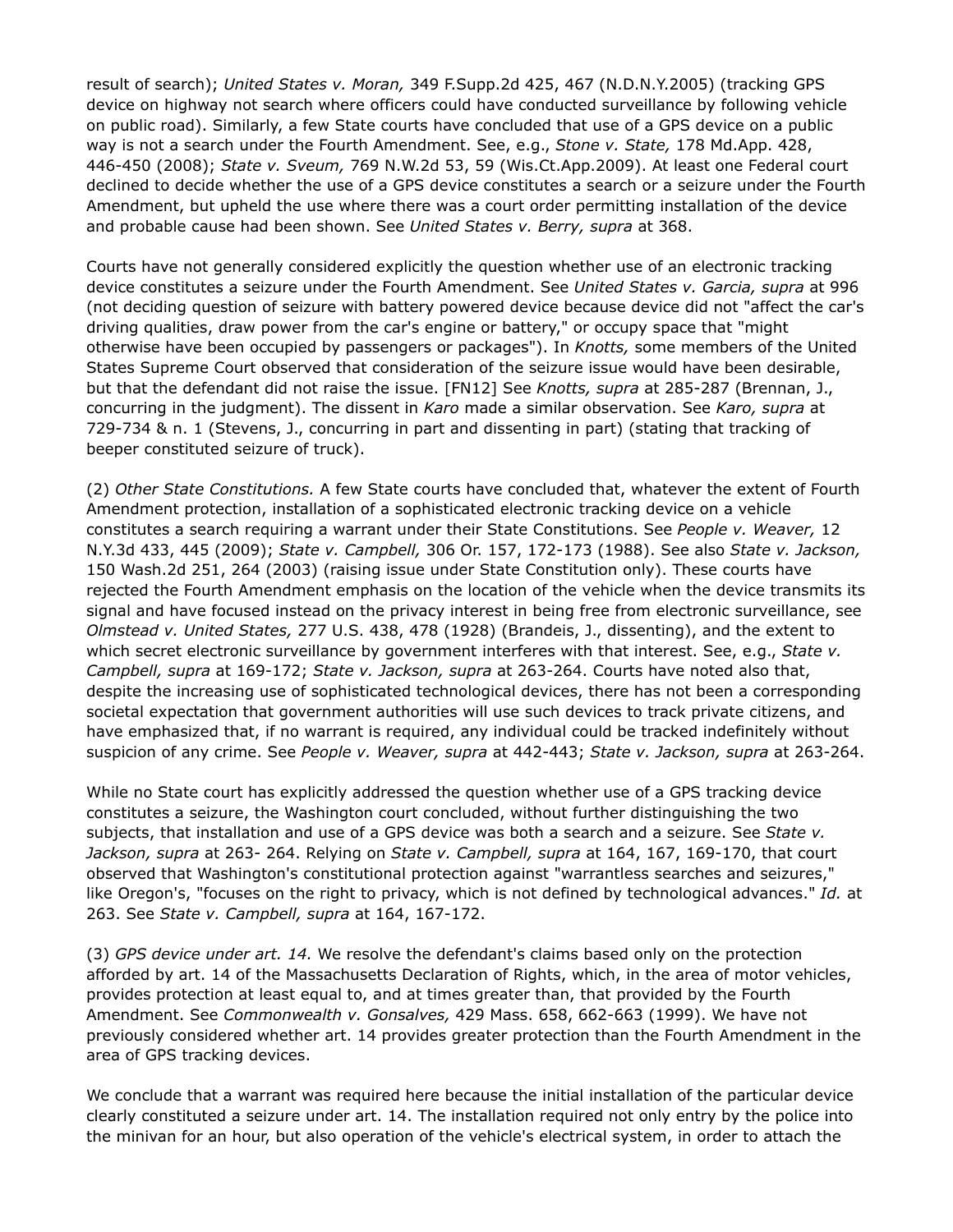device to the vehicle's power source and to verify that it was operating properly. Moreover, operation of the device required power from the defendant's vehicle, an ongoing physical intrusion. See *Karo, supra* at 729 (Stevens, J., dissenting) (insertion of beeper in vehicle is physical invasion and seizure because it infringes on owner's exclusionary right).

In addition, and apart from the installation of the GPS device, the police use of the defendant's minivan to conduct GPS monitoring for their own purposes constituted a seizure. [FN13] When an electronic surveillance device is installed in a motor vehicle, be it a beeper, radio transmitter, or GPS device, the government's control and use of the defendant's vehicle to track its movements interferes with the defendant's interest in the vehicle notwithstanding that he maintains possession of it. The owner of property has a right to exclude it from "all the world," see *Karo, supra* at 729 (Stevens, J., dissenting), and the police use "infringes that exclusionary right." *Id.* The interference occurs regardless whether the device draws power from the vehicle and regardless whether the data is transmitted to a monitoring computer. It is a seizure not by virtue of the technology employed, but because the police use private property (the vehicle) to obtain information for their own purposes.

As stated, in gathering and using the GPS data by means of the minivan, the police used the defendant's minivan for government purposes, and did so without the defendant's knowledge or authorization. Tracking of the GPS data by the police constituted use and control of the defendant's minivan by them, and interfered with the defendant's right to exclude others from his vehicle.

[FN14] See *United States v. Moore,* 562 F.2d 106, 112 (1st Cir.1977), cert. denied sub nom. *Bobisink v. United States,* 435 U.S. 926 (1978) (use of beeper legally implanted by stealth or attached by technical trespass "transforms the vehicle, unknown to its owner, into a messenger in the service of those watching it"). Although the defendant was not deprived of the ability to drive the minivan, by using the GPS device on the vehicle to track its movements the police asserted control over it, converting the minivan to their own use notwithstanding the defendant's continued possession. The continual monitoring of the GPS data also substantially infringed on another meaningful possessory interest in the minivan: the defendant's use and enjoyment of his vehicle. See *Karo, supra* at 729 (Stevens, J., dissenting) ("the character of the property is profoundly different when infected with an electronic bug than when it is entirely germ free"). Accordingly, we conclude that the

monitoring and use of data from GPS devices requires a warrant under art. 14. [FN15]

(4) *Warrant to install the GPS device.* Despite the fact that G.L. c. 276, § 1, which provides authority to issue search warrants, contains no specific provision authorizing installation of GPS devices or monitoring of data from such devices, [FN16] the defendant asserts that the tracking warrant here was issued pursuant to that statute and, therefore, that the seven-day period in which to execute a warrant under G.L. c. 276, § 3A, applies. [FN17] Thus, the defendant argues that the search of his minivan was invalid because data from the GPS device was used to obtain the search warrant, and subsequently to locate his vehicle, but the warrant to install and monitor the GPS device had expired at the time the information was obtained from it.

[FN18]

Because the use of a GPS device in this case was not for tangible property, the provisions of G.L. c. 276, which pertain to search warrants for tangible property, were inapplicable. Accordingly, the procedural provisions of G.L. c. 276, such as the seven-day return period under § 3A, did not apply. Data from GPS devices also does not fall within the language of the wiretap statute, G.L. c. 272, § 99 I 2, which authorizes interception of "oral or wire communications." We conclude that GPS tracking warrants are issued under the common-law authority of the courts. [FN19] See *Commonwealth v. Penta,* 423 Mass. 546, 552-553 (1996) (where statute authorizing warrant is not directly applicable,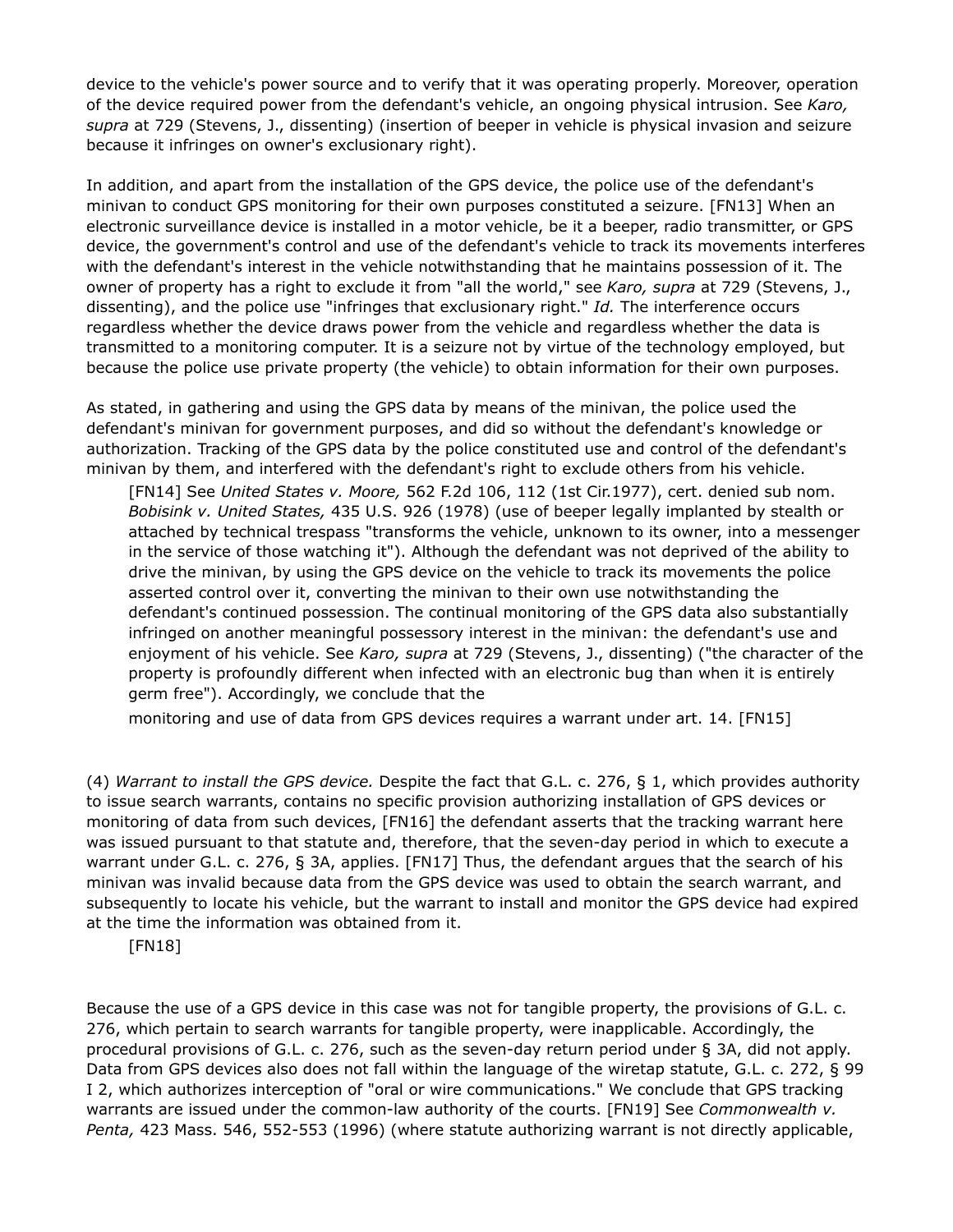"warrant [may] issue if based on common law authority and consistent with art. 14"; therefore, court upheld warrant for hidden transmitter and recorder worn by informant to capture conversations).

We hold that warrants for GPS monitoring of a vehicle may be issued under the courts' common-law authority, in circumstances similar to those here, where proper procedures are followed. The Commonwealth must establish, before a magistrate, probable cause to believe that a particularly described offense has been, is being, or is about to be committed, and that GPS monitoring of the vehicle will produce evidence of such offense or will aid in the apprehension of a person who the applicant has probable cause to believe has committed, is committing, or is about to commit such offense. The monitoring period must be no longer than fifteen days from the date of the warrant's issuance. See *Matter of Lavigne,* 418 Mass. 831, 835-836 (1994). In concluding that a fifteen-day period is appropriate, we are guided by the Legislature's determination that a maximum period of fifteen days for electronic surveillance of wire communications is reasonable, G.L. c. 272, § 99 I 2. The return should indicate the date that the GPS device was installed.

The GPS tracking warrant here was validly issued and complied with constitutional requirements. The warrant application requested monitoring of two explicitly identified vehicles; the affidavit furnished specific details concerning the make, model, registration number, and vehicle identification number of each vehicle to be monitored. [FN20] Information in the supporting affidavit established probable cause to believe that the defendant used these vehicles extensively in the course of conducting his drug business and that GPS monitoring would be likely to produce additional evidence of drug transactions between the defendant, his business associates, and his customers. See *Commonwealth v. Penta, supra* at 552-553. The warrant application sought monitoring for a period of fifteen days after installation of the GPS device, and this period was approved. See *Commonwealth v. Staines,* 441 Mass. 521, 525 (2004) (where type of warrant not explicitly provided for in statute, "our inquiry is whether the warrant meets the requirements of the Fourth Amendment to the United States Constitution and art. 14 of the Massachusetts Declaration of Rights").

Once the warrant was issued, the GPS device was installed promptly and the affiant kept the court informed of the progress of the monitoring. The warrant was issued on August 30, 2004, and the GPS device was installed on August 31. On September 7, 2004, within seven days of installation, the affiant filed with the court an "addendum" to the warrant application stating that the GPS had been installed, the authorized monitoring had begun, and a "full" return to the court would be made at the conclusion of the fifteen-day period. On September 14, 2004, within the fifteen-day period, the affiant filed a "return of officer serving search warrant" form with the court. These procedures met all the requirements for a warrant under art. 14. See *Commonwealth v. Blood,* 400 Mass. 61, 68 & n. 9, 75 n. 15 (1987). The police complied with the explicitly limited and reasonable period authorized by the magistrate. See *Commonwealth v. Penta,* supra at 554-555. See also *Commonwealth v. Blood, supra.* Thus, the tracking warrant had not expired when the minivan was seized.

[FN21] We now consider the two claimed trial errors.

b. *Nondisclosure of informant.* During trial, Margeson, the undercover officer, testified that she had been introduced to the defendant by a confidential informant prior to the two controlled purchases that she made from the defendant. This testimony was struck. The defendant argues that the prosecutor's failure to disclose the existence and identity of this confidential informant violated his right to confrontation under the Sixth Amendment to the United States Constitution and art. 12 of the Massachusetts Declaration of Rights, and that the judge erred in denying his motions for a mistrial on this ground. [FN22] The defendant contends that nondisclosure of the informant prejudiced his ability to pursue his defense of mistaken identity because he was unable to crossexamine the confidential informant, and also was unable to cross-examine Margeson concerning the certainty of her identification. [FN23]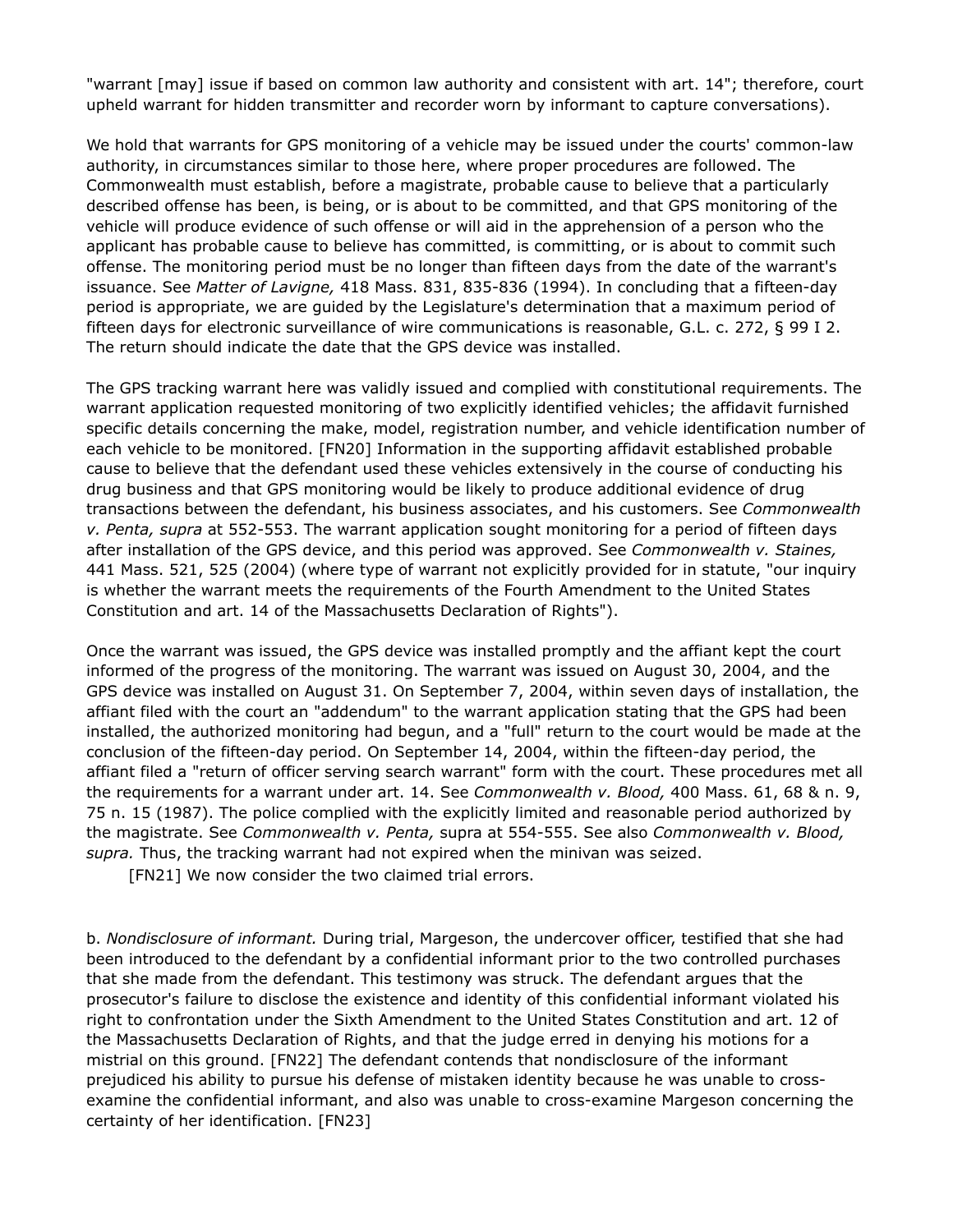The judge ordered the prosecutor either to disclose the informant's identity or not to question Margeson regarding the earlier purchase. The prosecutor selected the latter option. The judge allowed the defendant to conduct an extensive voir dire of Margeson in respect to the extent of her interaction with the defendant at the earlier purchase, and the certainty of her identification of the defendant. The defendant chose not to cross-examine Margeson further about the strength of her identification.

Disclosure of an informant is required where the disclosure "is relevant and helpful" to the defense. *Commonwealth v. Lugo,* 406 Mass. 565, 570 (1990), quoting *Roviaro v. United States,* 353 U.S. 53, 60-61 (1957). A determination whether disclosure must be made involves consideration of all the circumstances, including "the crime charged, the possible defenses, the possible significance of the [informant's] testimony, and other relevant factors." *Id.* at 570-571, quoting *Roviaro v. United States, supra* at 62. Disclosure is generally required when the "informer is an active participant in the alleged crime or the only nongovernment witness." *Id.* at 572.

In the circumstances here, the judge acted within his sound discretion in treating the issue as he did. The informant was not a percipient witness to the charged crimes. Furthermore, disclosure of the informant would not have been helpful to the defense. To the contrary, evidence that the informant had been involved in arranging another transaction with the defendant, at which Margeson was present, would have tended to undermine the defendant's contention that Margeson saw him only briefly and was mistaken as to his identity. Moreover, evidence that the defendant had been involved in a third controlled purchase of cocaine with Margeson would have strengthened both Margeson's identification and the Commonwealth's case that the defendant was involved in drug distribution.

c. *Right to remain silent.* At trial, a police detective testified that after the defendant's arrest and after receiving Miranda warnings, the defendant stated that he "did not have anything to say at that time." The defendant argues that this was an improper reference to his invocation of his right to remain silent. The Commonwealth properly concedes that the witness's statement was inappropriate under *Doyle v. Ohio,* 426 U.S. 610, 611, 617-618 (1976). That decision prohibits reference to a defendant's invocation of his privilege under the Fifth Amendment to the United States Constitution after the defendant has been given Miranda warnings. *Id.* Before the defendant could voice an objection to the improper testimony, the judge, sua sponte, held a lobby conference and offered the defendant several options for curing the *Doyle* violation. The defendant elected a jury instruction on his right to remain silent. The judge immediately and forcefully instructed the jury that they could not consider the defendant's exercise of his right to remain silent. Defense counsel indicated that he was content with this instruction. In his final charge to the jury, the judge again instructed on the defendant's right to remain silent.

Introducing evidence of a suspect's invocation of his right to remain silent is a serious error that may result in reversal of a conviction. See *Commonwealth v. DePace,* 433 Mass. 379, 383-386 (2001), *S. C.,* 442 Mass. 739 (2004), cert. denied, 544 U.S. 980 (2005). We inquire whether the evidence created a substantial risk of a miscarriage of justice, see *Commonwealth v. Brown,* 451 Mass. 200, 208-209 (2008), by considering five factors: "(1) the relationship between the evidence and the premise of the defense; (2) who introduced the issue at trial; (3) the weight or the quantum of evidence of guilt; (4) the frequency of the reference; and (5) the availability or effect of curative instructions" (footnotes omitted). *Commonwealth v. Mahdi,* 388 Mass. 679, 696-697 (1983).

Here, the defendant waived all objections and accepted the judge's curative instructions. Given the brief and interrupted statement by the detective, the overwhelming evidence against the defendant, and the judge's forceful and immediate curative instruction, the single statement that the defendant had nothing to say did not result in a substantial risk of a miscarriage of justice. See *Commonwealth v. Brown, supra.* Had the error been preserved, the result would have been no different. [FN24]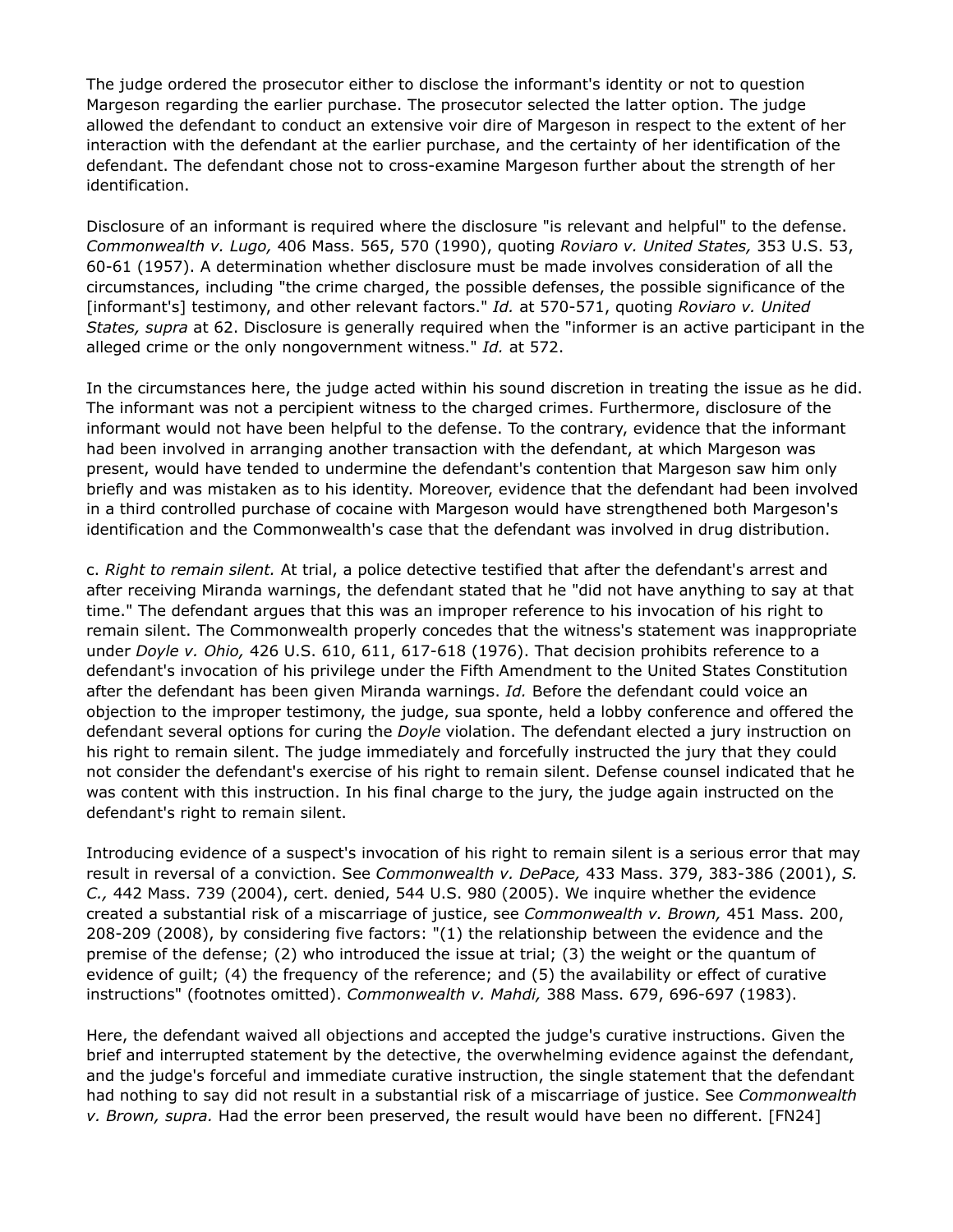d. *Introduction of the drug certificates.* We have allowed the defendant's request to file a supplemental brief in the wake of the decision in *Melendez*-*Diaz v. Massachusetts,* 129 S.Ct. 2527 (2009) (*Melendez-Diaz* ). The defendant claims that, pursuant to *Melendez-Diaz,* he had a right under the confrontation clause of the Sixth Amendment to the United States Constitution to examine the chemical analyst whose affidavits (certificates of analysis)

[FN25] were introduced to establish that the substance he sold to Margeson was three grams of cocaine and that the cocaine found in the search of his minivan was 124.31 grams of cocaine. [FN26] The United States Supreme Court

ruled in *Melendez*-*Diaz* that analysts' affidavits are "testimonial statements" and that "[a]bsent a showing that the analysts were unavailable to testify at trial *and* that [a defendant] had a prior opportunity to cross examine them," a defendant has a right to confront the analysts at trial. *Id.* at 2532 (emphasis in original). Here, there was no showing that the analysts were unavailable, and the defendant had not previously cross-examined them. Under *Melendez-Diaz,* admission of the certificates of analysis was error.

The defendant did not raise the confrontation issue at trial. Trial in this case was in August, 2006. On May 19, 2005, this court in *Commonwealth v. Verde,* 444 Mass. 279, 280, 283-284 (2005), held that drug certificates of analysis did not implicate the confrontation clause and were not affected by the decision in *Crawford v. Washington,* 541 U.S. 36 (2004). The Supreme Court did not grant certiorari in *Melendez-Diaz* until March 17, 2008, long after the defendant's trial. Although it is not free of doubt, the "clairvoyance" exception may apply in these circumstances. See *Commonwealth v. Randolph,* 438 Mass. 290, 295 (2002), quoting *Commonwealth v. Rembiszewski,* 391 Mass. 123, 126 (1984) (" 'clairvoyance' exception ... applies to errors of a constitutional dimension 'when the constitutional theory on which the defendant has relied was not sufficiently developed at the time of trial or direct appeal to afford the defendant a genuine opportunity to raise the claim at those junctures of the case' "). Arguably, the defendant could not reasonably have been expected to assert at trial a constitutional proposition that we had so recently rejected; it would therefore follow that he could raise the issue now and have us apply the standard for constitutional error, i.e., whether the error was harmless beyond a reasonable doubt.

However, we need not resolve the question of the appropriate standard because, even assuming that the standard more favorable to the defendant applies, we conclude that the error was harmless beyond a reasonable doubt. We consider first the sales the defendant made to the undercover agent and then the substance that was found in his minivan. An undercover trooper testified that she bought from the defendant, in two controlled purchases shortly before his arrest, a substance that the defendant called crack cocaine. Detective Lieutenant John Allen, an officer with twenty-five years of experience in narcotics investigations, testified that he field tested the substances at the time of each purchase and each tested positive for cocaine. He was, of course, available for crossexamination. Moreover, the quantity sold was not essential for distribution purposes. See *Commonwealth v. Terrelonge,* 42 Mass.App.Ct. 941, 941-942 (1997).

With respect to the cocaine found in the search of the defendant's minivan, Sergeant John Milos, a police officer with approximately seventeen years of experience in narcotics investigations who had investigated "high hundreds" of cocaine distribution cases, was one of the officers who found the cocaine in that vehicle. He testified that he field tested chunks of the white substance recovered from the vehicle immediately after it was seized, before the substance was sent to the State police laboratory, and that the substance tested positive for cocaine. He identified the ball of cocaine at trial as the one that was recovered from the minivan. Trooper James Bazzinotti, who had thirteen years of experience conducting drug searches with a narcotics detection canine, also testified that the substance appeared to him to be cocaine. Both of these witnesses were available for crossexamination.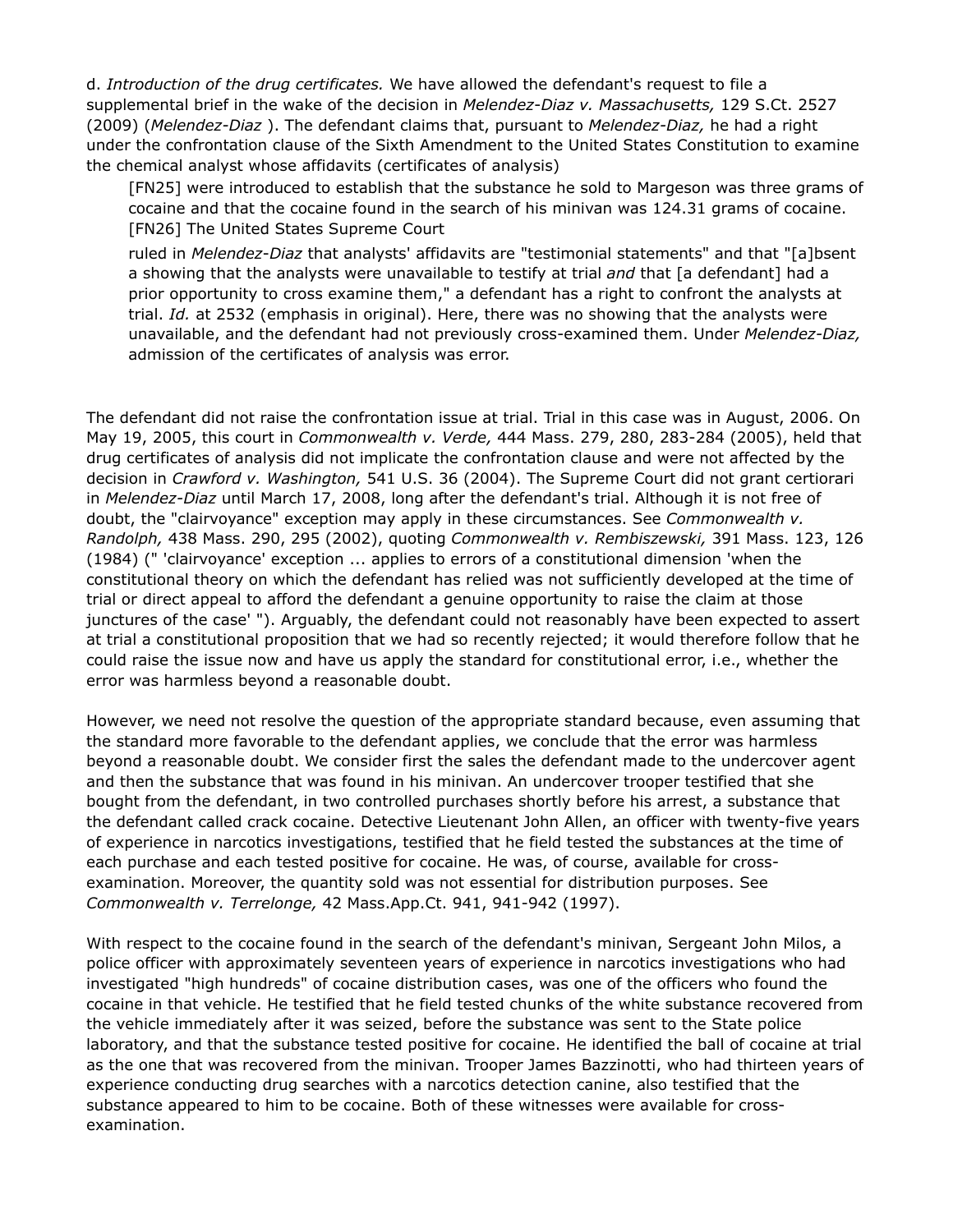The weight of the 124.31 grams found in the minivan was significant because the defendant was convicted of trafficking in cocaine between one hundred and 200 grams. Sergeant Milos testified that one-eighth of an ounce of cocaine was the equivalent of 3.5 grams and that one-quarter ounce was double that, or seven grams. From that evidence, the jury could extrapolate that one ounce was twenty-eight grams and that one hundred grams was therefore less than four ounces. See *Commonwealth v. Thomas,* 439 Mass. 362, 365 (2003) (jury expected to apply their common sense and experience). Trooper Bazzinotti testified that, when he found the cocaine in the minivan, it was wrapped in electrical tape. He examined it and it looked "like a baked potato"; it was "bigger than a baseball." The trooper described the cocaine after the electrical tape was unwound as a "large ball, hard," and "a very solid piece of ... block cocaine."

The unwrapped cocaine was introduced in evidence and taken to the jury room where the jurors could see the amount for themselves, although after the chemical analysis the cocaine was "more flaked, more crushed up ... the original package was more solid." [FN27] The jury could determine that a large, hard ball weighed more than four ounces. We permit lay witnesses to testify to opinions such as size, weight and distance, all of which require judgment. See *Commonwealth v. Moore,* 323 Mass. 70, 76-77 (1948), citing *Commonwealth v. Sturtivant,* 117 Mass. 122, 123 (1875) ("Every person is competent to express an opinion on a question of ... weight of objects ..."). Jurors can make the same judgments based on adequate evidence. Because evidence other than the certificates of analysis established that the substances were cocaine, and that the weight of the cocaine in the minivan was over one hundred grams, the error in admitting the certificates was harmless beyond a reasonable doubt.

## *Order denying motion for a new trial affirmed.*

## GANTS, J. (concurring, with whom Cordy and Botsford, JJ., join).

I agree with the court that, in this case, the installation of the global positioning system (GPS) device by the police inside the defendant's minivan, where it was attached to and powered by the minivan's battery, constituted a traditional seizure of the minivan that required a warrant based on a finding of probable cause. I also agree that, even if there had been no entry into the interior of the minivan and the GPS device had simply been affixed to the exterior of the minivan, a warrant based on probable cause would still have been required, but not for the reasons given by the court. I differ with the court's conclusion that the use of the minivan to conduct GPS monitoring constitutes a seizure of property regardless whether the GPS device was installed inside the vehicle. When there is no physical intrusion into the vehicle to install the GPS device but simply the attachment of a batterypowered device to the exterior of the vehicle, the police have not seized the vehicle, but instead have invaded the reasonable expectation of privacy of any person authorized to drive that vehicle. In our constitutional jurisprudence, this invasion is better characterized as a search.

The distinction is not merely academic. The court's decision declares that a warrant supported by probable cause is required when a GPS device is attached to the exterior of a motor vehicle because the police intend to "use private property (the vehicle) to obtain information for their own purposes" without the owner's consent, and thereby have "asserted control over it." *Ante* at--. The court's decision suggests that the constitutional concern we have with GPS monitoring is that attaching the device to the outside of the motor vehicle interferes with the owner's property interests. In fact, the appropriate constitutional concern is not the protection of property but rather the protection of the reasonable expectation of privacy. More specifically, the appropriate constitutional concern is that, without judicial oversight based on a finding of probable cause, the police potentially could engage in GPS monitoring of any individual and, through this device, learn what otherwise could be learned only through physical surveillance conducted seven days per week, twenty-four hours per day.

The New York Court of Appeals recently described the potential intrusion on privacy that may be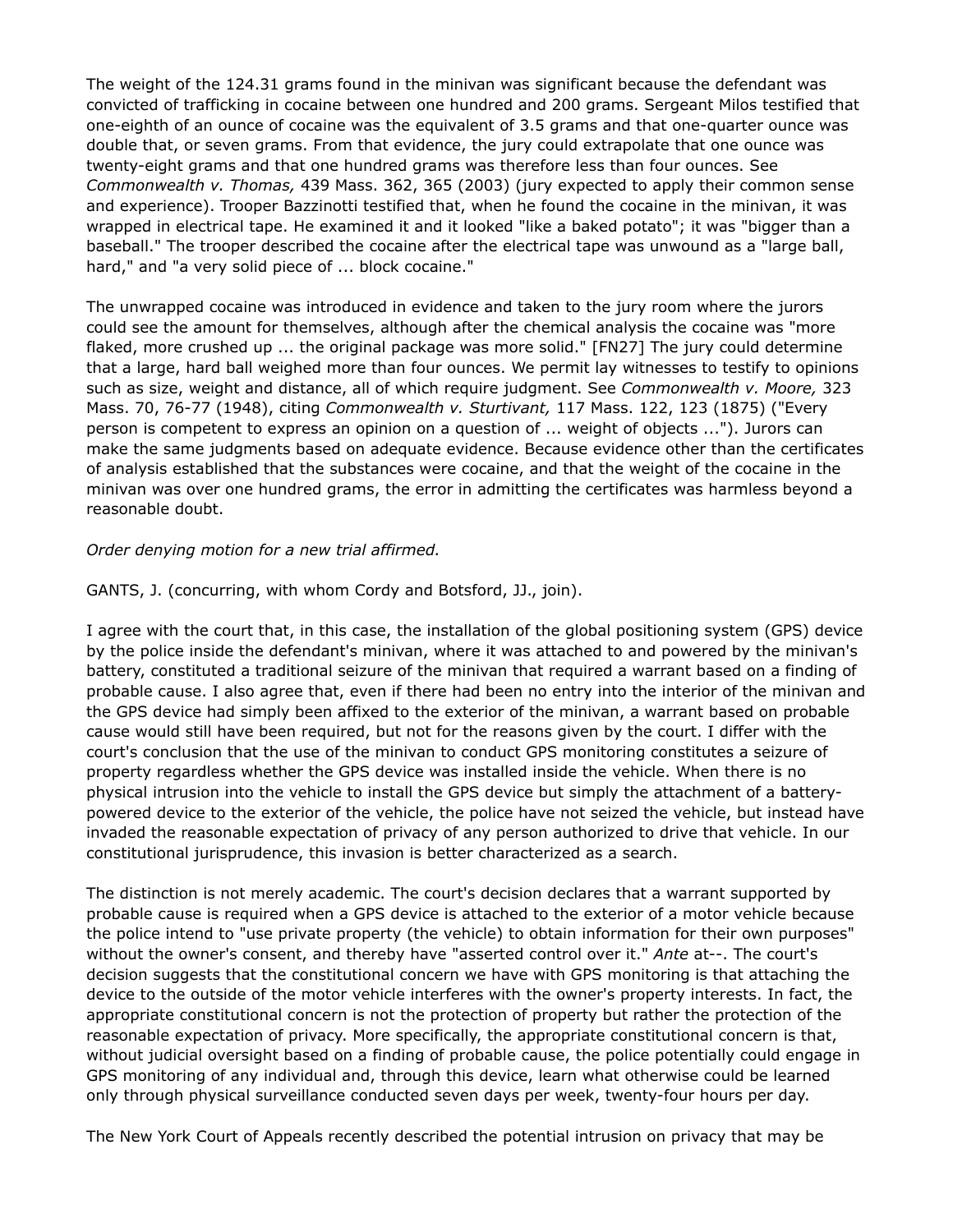accomplished through a GPS device attached to one's automobile:

"Disclosed in the data retrieved from the [GPS] transmitting unit, nearly instantaneously with the press of a button on the highly portable receiving unit, will be trips the indisputably private nature of which takes little imagination to conjure: trips to the psychiatrist, the plastic surgeon, the abortion clinic, the AIDS treatment center, the strip club, the criminal defense attorney, the by-the-hour motel, the union meeting, the mosque, synagogue or church, the gay bar and on and on. What the technology yields and records with breathtaking quality and quantity, is a highly detailed profile, not simply of where we go, but by easy inference, of our associations-- political, religious, amicable and amorous, to name only a few--and of the pattern of our professional and avocational pursuits."

*People v. Weaver,* 12 N.Y.3d 433, 441-442 (2009).

In *Katz v. United States,* 389 U.S. 347, 351 (1967), the United States Supreme Court first articulated that "the Fourth Amendment [to the United States Constitution] protects people, not places," and that a search protected by the Fourth Amendment occurs when the government invades an individual's reasonable expectation of privacy. See *id.* at 360-361 (Harlan, J., concurring) (invasion of "a constitutionally protected reasonable expectation of privacy" "may constitute a violation of the Fourth Amendment"). In our jurisprudence under art. 14 of the Massachusetts Declaration of Rights, we have similarly maintained that a "search" is committed when the government invades an individual's reasonable expectation of privacy. See, e.g., *Commonwealth v. One 1985 Ford Thunderbird Auto.,* 416 Mass. 603, 607 (1993); *Commonwealth v. Montanez,* 410 Mass. 290, 301 (1991); *Commonwealth v. Blood,* 400 Mass. 61, 68 (1987). In *Katz,* the Federal Bureau of Investigation (FBI) affixed an electronic listening and recording device to the *outside* of a public telephone booth and used it to intercept telephone calls placed by the petitioner. *Katz v. United States, supra* at 348. The Court concluded that a warrant was required, not because the FBI had seized the telephone booth by using it to obtain information for its own purposes or by asserting dominion and control over it, but because the FBI invaded the petitioner's reasonable expectation of privacy. Indeed, the Court repudiated the holding in *Olmstead v. United States,* 277 U.S. 438 (1928), that surveillance without any trespass or seizure of a physical object fell outside the ambit of the Federal Constitution. *Katz v. United States, supra* at 352-353. Rather, the Court concluded, "The Government's activities in electronically listening to and recording the petitioner's words violated the privacy upon which he justifiably relied while using the telephone booth and thus constituted a 'search and seizure' within the meaning of the Fourth Amendment." *Id.* at 353.

In the context of GPS monitoring, the expectation of privacy on which an individual justifiably relies is that his comings and goings will not be continuously and contemporaneously monitored except through physical surveillance, which requires a far greater investment of police resources and generates far less information than GPS monitoring. The precise contours of this reasonable expectation of privacy with respect to GPS monitoring will need to be carefully and predictably delineated, but such careful and predictable delineation will be more difficult to accomplish if the court's analysis focuses on the purported seizure of property committed by attaching a GPS device to the exterior of a motor vehicle.

The attachment of a GPS device to a motor vehicle by law enforcement officers is only one way to gather data in real time regarding the whereabouts of an individual. For example, virtually all of us now carry cellular telephones, many of which are equipped with GPS technology, permitting a cellular carrier to learn our precise whereabouts at any given moment. Even without GPS technology, any cellular telephone, when it is turned on, can be traced to the tower with which it is communicating, giving an approximate location. [FN1] Presumably, with the assistance of the cellular company, law enforcement could conduct real-time monitoring of any individual carrying a cellular telephone, without needing to attach anything to any property or person. To take another example, GPS devices for vehicles are widely available, some marketed for security purposes, such as enabling the vehicle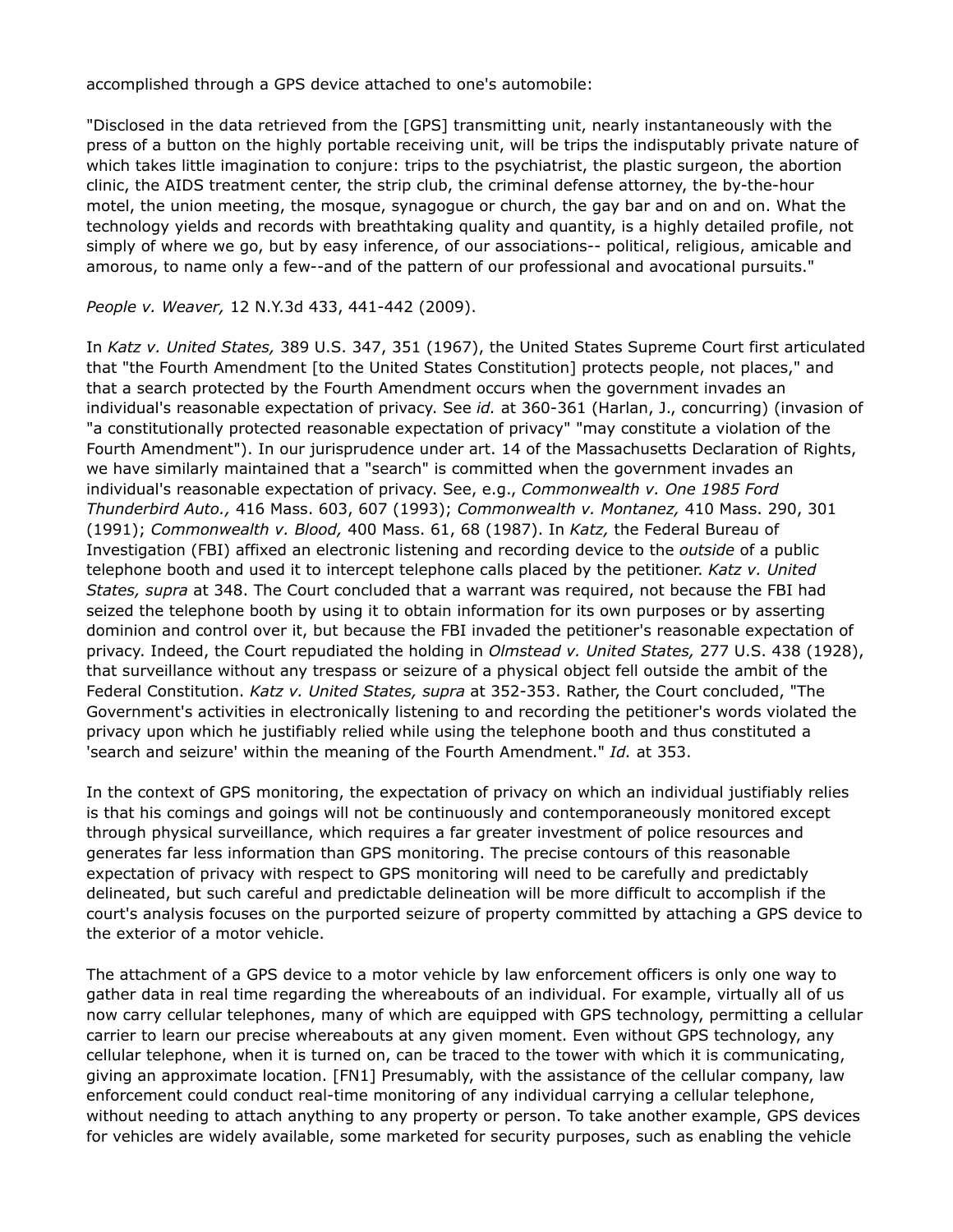to be located if it is stolen, and others marketed as navigation aids. With the assistance of the companies monitoring these devices, law enforcement could conduct real-time monitoring without attaching anything to the vehicles, simply by relying on the devices that the vehicle owners themselves paid to install. Undoubtedly, new technologies will emerge that offer comparable opportunities of real-time monitoring to law enforcement.

The court's decision suggests that our constitutional analysis of contemporaneous GPS monitoring may depend on whether the monitoring can be accomplished without a law enforcement officer attaching a GPS device to anyone's property, even when the invasion of the reasonable expectation of privacy would be the same. Our constitutional analysis should focus on the privacy interest at risk from contemporaneous GPS monitoring, not simply the property interest. Only then will we be able to establish a constitutional jurisprudence that can adapt to changes in the technology of real-time monitoring, and that can better balance the legitimate needs of law enforcement with the legitimate privacy concerns of our citizens. [FN2]

FN1. Other warrants were also issued at the same time. The defendant's claims essentially relate to the search of the minivan; the other warrants are not relevant to this appeal.

FN2. We acknowledge the amicus briefs of the Attorney General and the district attorneys for the Berkshire, Bristol, Eastern, Hampden, Middle, Norfolk, Northern, Northwestern, Plymouth, and Suffolk districts; the Committee for Public Counsel Services; and the Electronic Privacy Information Center.

FN3. The defendant appealed to the Appeals Court and filed a motion for a new trial in the Superior Court. The defendant appealed separately from the order denying his motion for a new trial, and the Appeals Court consolidated the appeals. We transferred the case from the Appeals Court on our own motion.

FN4. In fact, three certificates of analysis were introduced. See Part 2.d, *infra.*

FN5. Police installed the GPS device late at night, while the minivan was parked behind the defendant's apartment building. Such installation was authorized by the warrant.

FN6. For instance, even if the vehicle's route was not observed by police officers, and even if the vehicle traveled different routes to reach the same destination, the database may be queried to determine if the vehicle always paused en route at a particular convenience store parking lot known to be a location of frequent drug transactions at a particular time every evening.

FN7. Under art. 14 of the Massachusetts Declaration of Rights, we continue to apply the two-prong *Aguilar*-*Spinelli* test described here, see *Commonwealth v. O'Day,* 440 Mass. 296, 301 (2004), citing *Spinelli v. United States,* 393 U.S. 410 (1969), and *Aguilar v. Texas,* 378 U.S. 108 (1964), despite its abandonment by the Federal courts. See *Commonwealth v. Upton,* 394 Mass. 363, 374 (1985).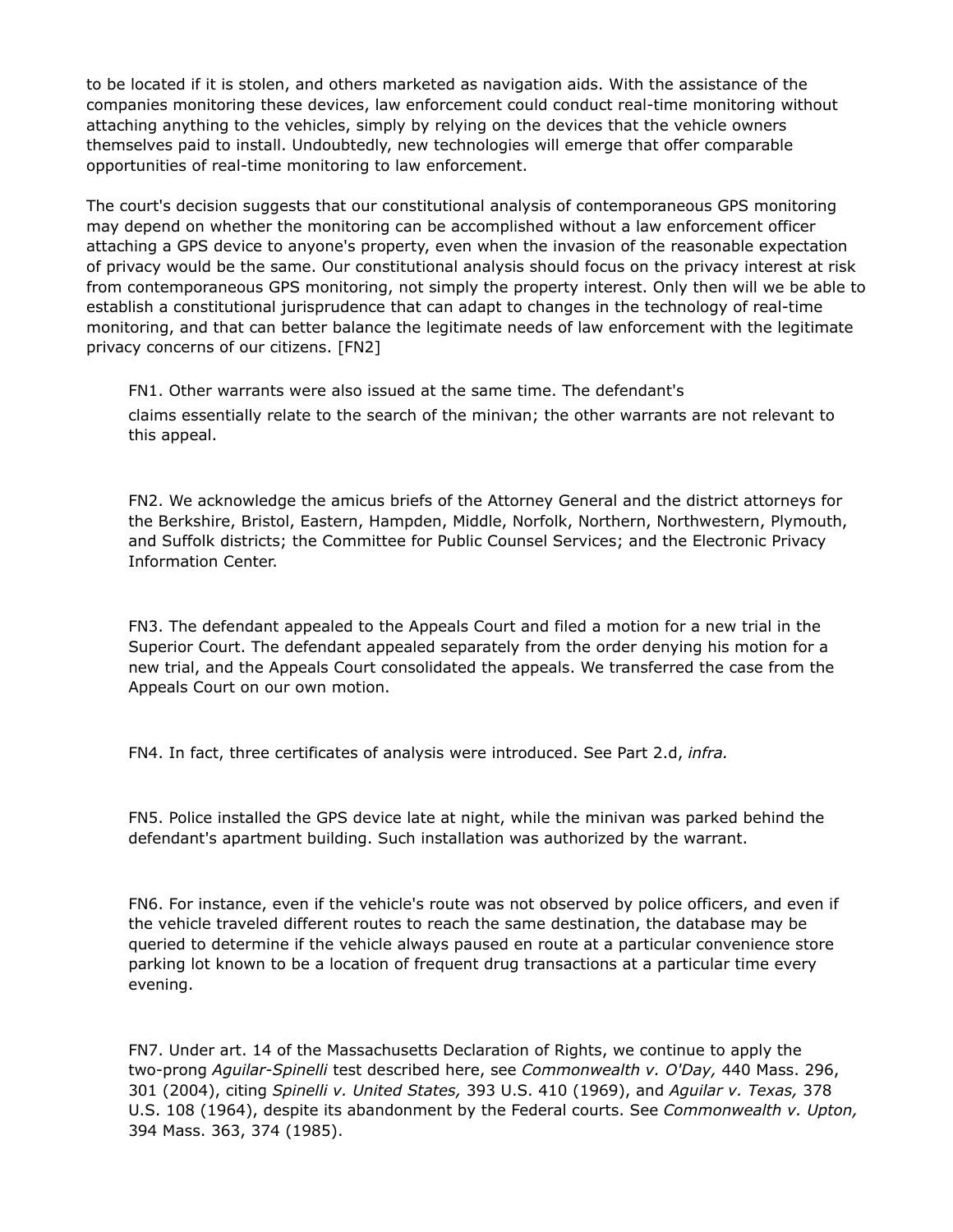FN8. The affidavit sets forth the results of an earlier search, conducted in February of 2004, in the middle of the year-long investigation. During that search, pursuant to a warrant issued to search the defendant and his home, police recovered \$10,860 from a hidden panel in a wall. One of the bills in the wall, and two bills found in the defendant's wallet, were marked bills from previous controlled purchases. This information by itself would be stale, see *infra* at--, but it is probative in combination with the other statements in the affidavit.

FN9. The defendant emphasizes that the last purchase by a confidential informant was made in late June, 2004.

FN10. Although the defendant did not explicitly argue the GPS issue at the brief hearing on the motion to suppress evidence obtained during execution of the search warrant, he claimed at that hearing that the entire affidavit supporting the search warrant, including paragraphs describing the GPS monitoring and the information gleaned from that monitoring, failed to establish probable cause to issue the warrant. He specifically cited the paragraphs concerning the GPS device in a separate memorandum submitted at the judge's request. Detailed arguments concerning use of the GPS device were contained in his motion for a new trial in the Superior Court and in additional memoranda on the GPS issue submitted at the request of the motion judge; the judge also issued a lengthy decision on the merits. Thus, we consider the issue preserved.

FN11. In contrast to GPS devices, beepers or radio transmitters emit a local signal that is received by a particular local receiver tuned to that signal. The signal must be followed closely by officers conducting surveillance, and is not transmitted to a computer system. The strength of the signal, and

therefore the range within which officers may follow the signal while themselves avoiding detection, varies. Beepers or radio transmitters operate from batteries that must be replaced. However, through the use of magnets, the devices are easily and quickly attached to the exterior of a vehicle, such as the bumper or undercarriage; they are also readily concealed inside other objects which may be placed in the vehicle. See *United States v. Knotts,* 460 U.S. 277-278 (1983) (*Knotts* ); *United States v. Berry,* 300 F.Supp.2d 366, 367-368 (D.Md.2004); *State v. Campbell,* 306 Or. 157, 160 (1988).

FN12. In both *Knotts* and *Karo,* rather than being attached to the vehicle itself, as a GPS device is, the beeper was installed in a container that was sold to the defendant, who placed the container in the vehicle. See *Knotts, supra* at 278-279; *Karo, supra* at 708-709.

FN13. Because of the result we reach here, we need not consider whether use of a GPS device also constitutes a search.

FN14. In another context, an electronic use of a publicly accessible location has been held to constitute an interference with a possessory interest notwithstanding that there was no physical intrusion and the owner retained possession and use of the property. See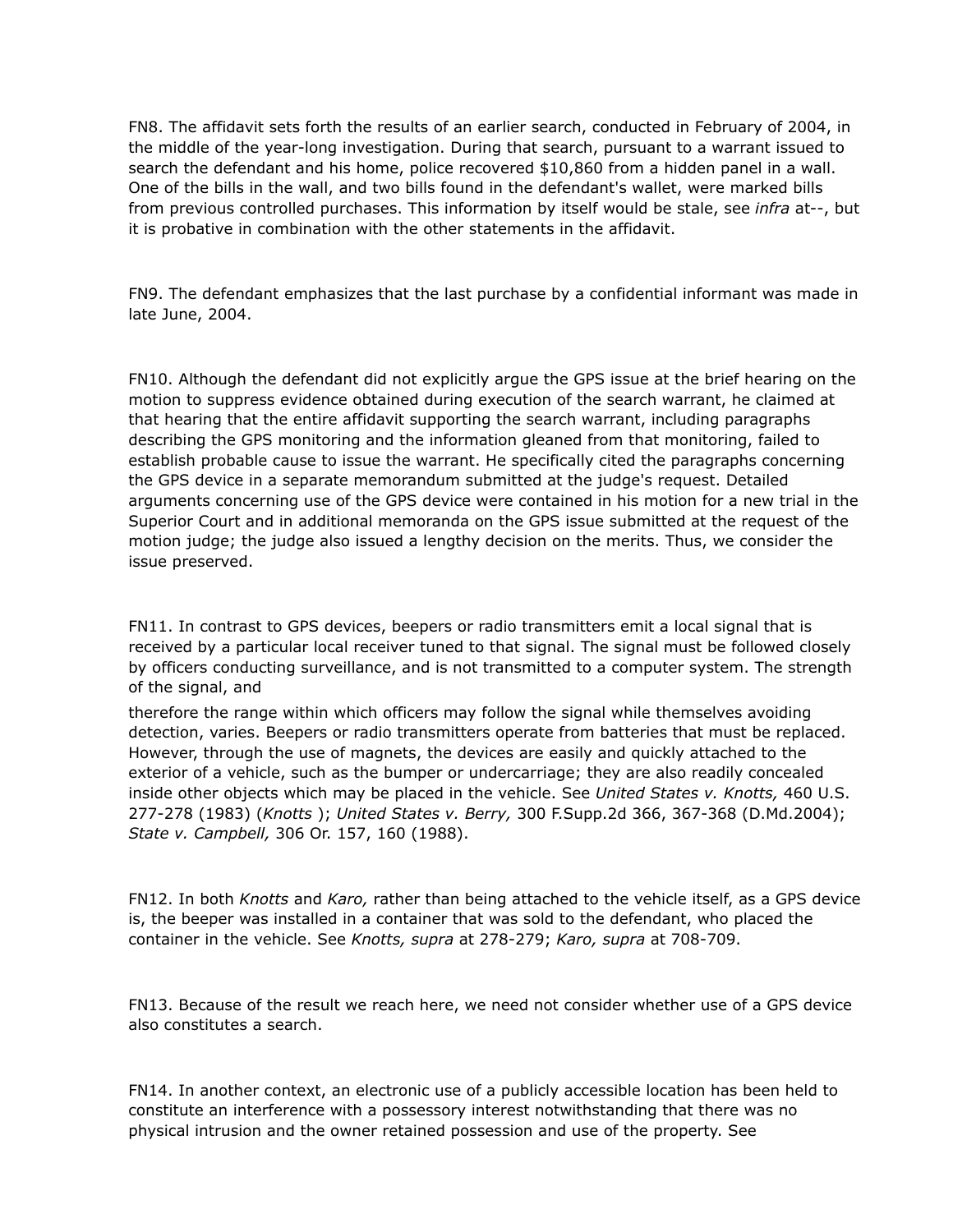## *Register.com, Inc.* v. *Verio, Inc.,*

356 F.3d 393, 404 (2d Cir.2004) (use of computer search program to obtain data from plaintiff's publicly available Internet site interfered with plaintiff's possessory interest in computer system).

FN15. The defendant claims that under the Fourth Amendment to the United States Constitution a warrant was required for the GPS device. We have concluded under our Constitution that a warrant was necessary and therefore need not address the Federal issue.

FN16. The categories the statute explicitly authorizes to be seized are "[1] property or articles stolen, embezzled or obtained by false pretenses, or otherwise obtained in the commission of a crime ... [2] property or articles which are intended for use, or which are or have been used, as a means or instrumentality of committing a crime ... [3] property or articles the possession or control of which is unlawful, or which are possessed or controlled for an unlawful purpose ... [4] the dead body of a human being ... [5] the body of a living person for whom a current arrest warrant is outstanding." G.L. c. 276, § 1.

FN17. General Laws c. 276, § 3A, requires that "[e]very officer to whom a warrant to search is issued shall return the same to the court by which it was

issued as soon as it has been served and in any event not later than seven days from the date of issuance thereof, with a return of his doings thereon...." See *Commonwealth v. Cromer,* 365 Mass. 519, 524-526 (1974) (execution of search warrant under G.L. c. 276, § 1, delayed more than seven days per se invalid).

FN18. Under G.L. c. 276, § 3A, the seven-day period for execution of a search warrant issued pursuant to G.L. c. 276, § 1, expired here on September 7, 2004, and the minivan was located using the GPS device on September 9, 2004.

FN19. General Laws c. 276, § 1, also contains a "common law" clause following the descriptions of specific types of tangible property. That clause provides: "[n]othing in this section shall be construed to abrogate, impair or limit powers of search and seizure granted under other provisions of the General Laws or under the common law."

FN20. The application and supporting affidavit sought approval for monitoring of the defendant's minivan and an identified rental car from a car rental agency. The defendant makes no argument concerning the GPS device attached to the rental car.

FN21. The defendant argues also that his counsel was ineffective for failing to address adequately at the suppression hearing the issue whether the tracking warrant had expired. See note 10, *supra.* Since we conclude that the tracking warrant had not expired, it is of no consequence whether the issue of expiration of the tracking warrant was adequately preserved. For the same reason, counsel could not have been ineffective for failing to raise an objection that would not have succeeded. See *Commonwealth v. Bol Choeurn,* 446 Mass. 510, 520 (2006).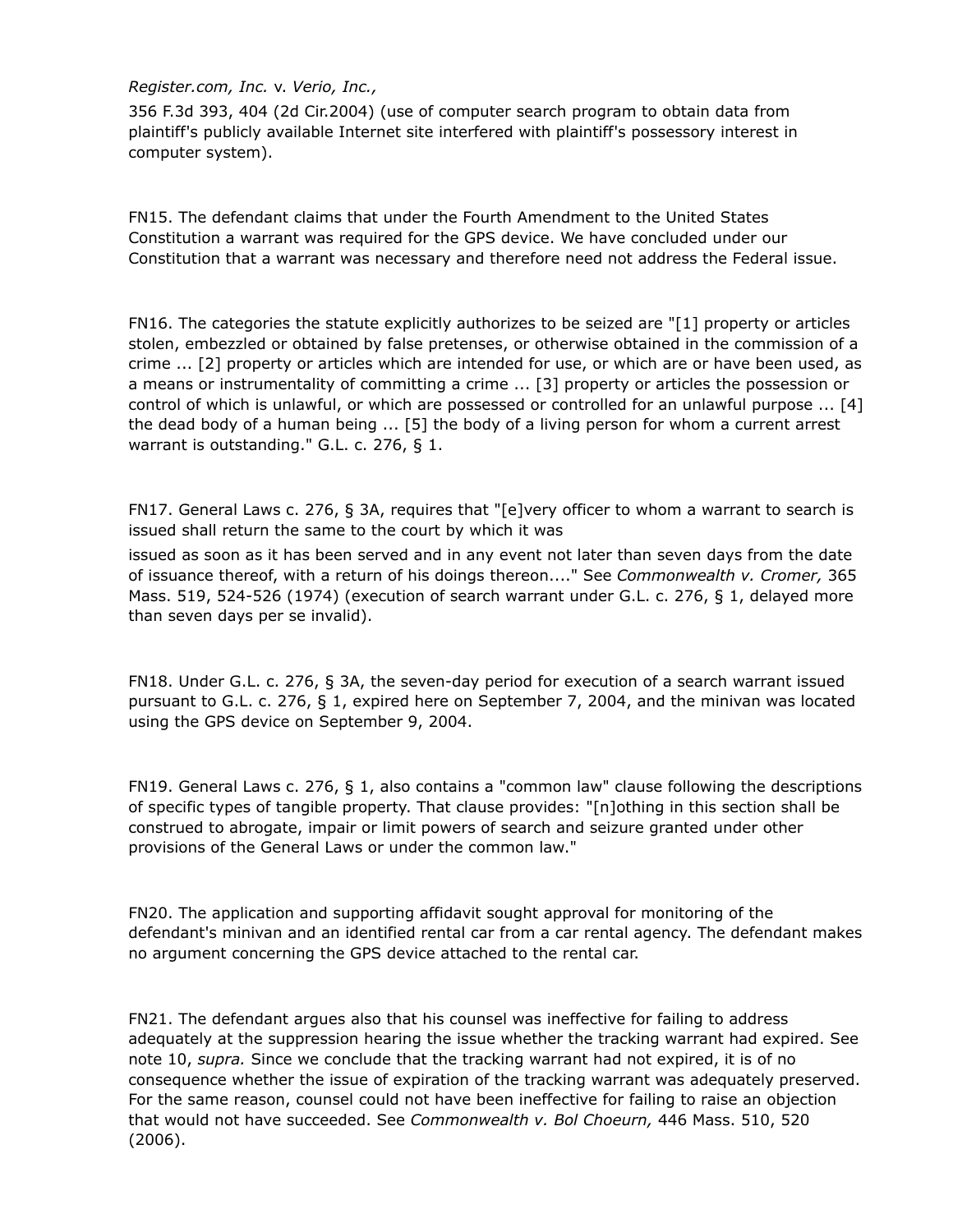FN22. The defendant's argument concerning failure to disclose and identify this informant is in addition to, and separate from, his contention that this informant should have been identified in the affidavit for the search warrant. See part 2.a.i, *supra.*

FN23. Although the prosecutor had been aware that a confidential informant had initially introduced Margeson to the defendant during an uncharged controlled purchase, the prosecutor was not aware of a third police report describing this purchase which had not been disclosed to either side; the defendant does not claim otherwise, and the judge found that there was no deliberate failure to disclose the report.

FN24. Therefore, the defendant's claim that his counsel was ineffective because he waived any objection is unavailing. An objection would not have accomplished anything for the defense. See *Commonwealth v. Satterfield,* 373 Mass. 109, 115 (1977). For the same reason, counsel was not ineffective for failing to impeach another witness's credibility. See *Commonwealth v. Bart B.,* 424 Mass. 911, 916 (1997), citing *Commonwealth v. Roberts,* 423 Mass. 17, 21 (1996).

FN25. As indicated, see note 4, *supra,* the defendant, in his supplemental brief, refers only to one certificate of analysis. In fact, three certificates of analysis were introduced. Because the same issues arise with respect to each of them, we discuss them all.

FN26. The Commonwealth filed an opposition to the defendant's motion.

FN27. Whether the cocaine was one hundred per cent pure or mixed with another ingredient is not material to the over-all weight in grams. The total amount of the mixture controls. See *Commonwealth v. Verde,* 444 Mass. 279, 284-285 n. 5 (2005); *Commonwealth v. Beverly,* 389 Mass. 866, 868-869 (1983).

FN1. Evidence concerning the location of a defendant's cellular telephone at some point in the past (e.g., at the time that a crime was committed), derived from cellular companies' records, is now commonly offered in evidence in criminal cases. See Cellphones Enter Court as Sources of Evidence, New York Times, July 6, 2009, at A15.

FN2. Such a jurisprudence would need to recognize that the assistance of a third party, namely, the cellular company or other service provider, may be needed for the police to conduct certain types of contemporaneous GPS monitoring, or its equivalent. In these instances, we would need to consider whether a warrant was needed before the police could request a third party's assistance to monitor its customers in real time, and whether a court, in the absence of statutory authorization, may order a third party to provide such technical assistance, perhaps analogous to court orders authorizing a wiretap and directing the telephone company to assist law enforcement in the execution of the wiretap warrant. See *New England Tel. & Tel. Co.* v. *District Att'y for the Norfolk Dist.,* 374 Mass. 569 (1978).